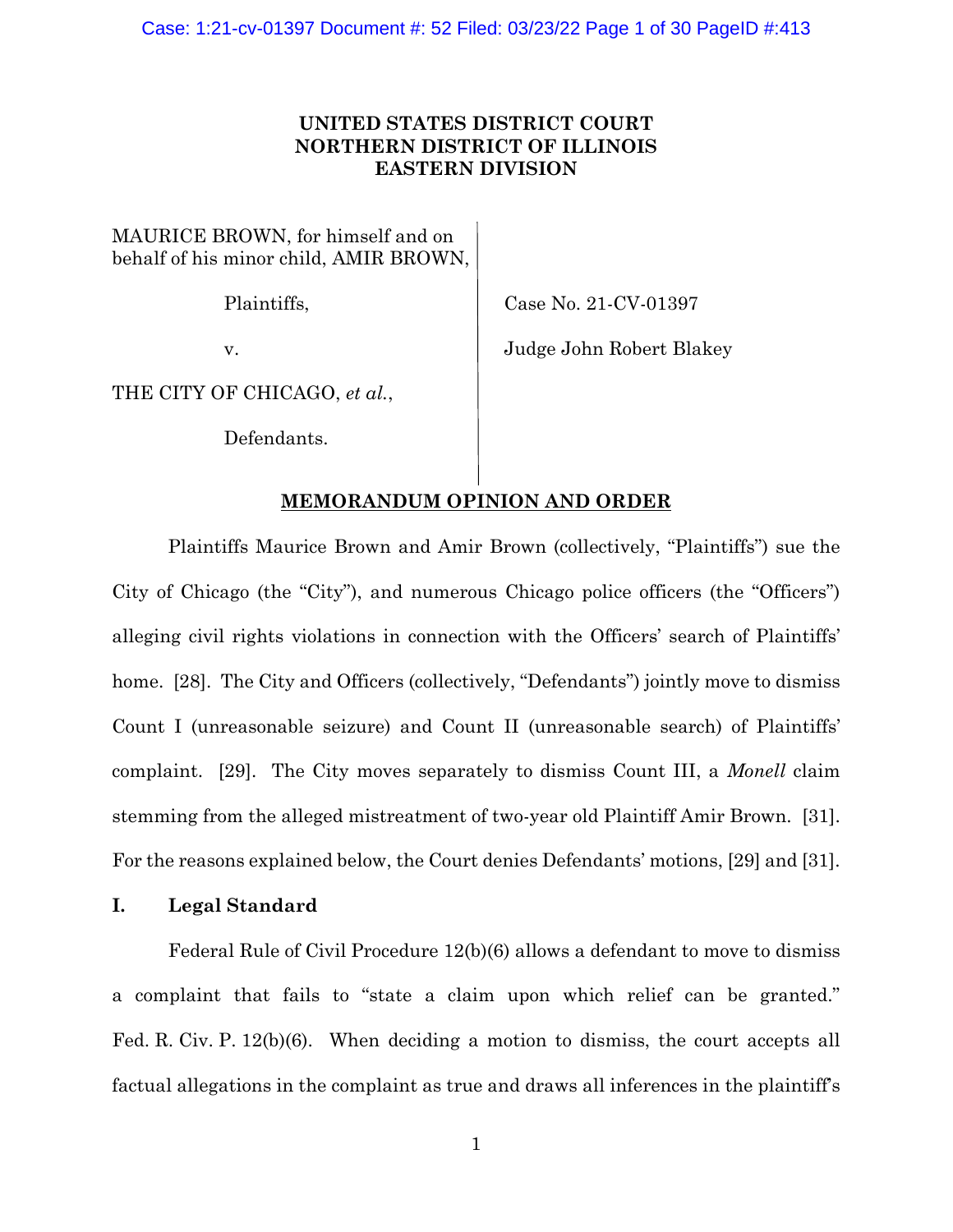#### Case: 1:21-cv-01397 Document #: 52 Filed: 03/23/22 Page 2 of 30 PageID #:414

favor. Courts are not, however, "obliged to accept as true legal conclusions or unsupported conclusions of fact." *Hickey v. O'Bannon*, 287 F.3d 656, 658 (7th Cir. 2002).

The complaint must contain a "short and plain statement of the claim showing that the pleader is entitled to relief," Fed. R. Civ. P.  $8(a)(2)$ , and allege facts that are "enough to raise a right to relief above the speculative level." *Bell Atlantic Corp. v. Twombly*, 550 U.S. 544, 555 (2007). Although "detailed factual allegations" are not required, mere "labels," "conclusions," or "formulaic recitation[s] of the elements of a cause of action" are not enough. *Id*. The complaint must include "enough facts to state a claim to relief that is plausible on its face." *Hecker v. Deere & Co.*, 556 F.3d 575, 580 (7th Cir. 2009) (citation and quotation marks omitted). To be facially plausible, the complaint must allow "the court to draw the reasonable inference that the defendant is liable for the misconduct alleged." *Ashcroft v. Iqbal*, 556 U.S. 662, 678 (2009) (citing *Twombly*, 550 U.S. at 556).

### **II. Complaint's Allegations**

The Court recites the facts assuming the truth of Plaintiffs' allegations.<sup>[1](#page-1-0)</sup> It was a rainy and cold morning in mid-March. [28]  $\P\P$  11–12, 15, 18. Plaintiff Maurice

<span id="page-1-0"></span><sup>1</sup> The following facts are drawn from Plaintiffs' Second Amended Complaint [28] and the search warrant, attached as Exhibit A [29-1] to Defendants' joint motion to dismiss [29]. Under the incorporation-by-reference doctrine, a court may consider "documents attached to a motion to dismiss . . . if they are referred to in the plaintiff's complaint and are central to his claim." *Brownmark* Films, LLC v. Comedy Partners, 682 F.3d 687, 690 (7th Cir. 2012) (alteration in original) (citations omitted). Because the Court finds that the search warrant is "critical to the complaint and referred to in it," the Court may consider it at the motion to dismiss stage. Geinosky v. City of Chi., 675 F.3d 743, 745 n.1 (7th Cir. 2012); see also [28]  $\P$  $I$  7–8, 13, 20, 27. The parties dispute whether the Court may properly consider body-worn camera ("BWC") footage also attached to Defendants' joint motion to dismiss. Because the BWC footage poses a more complicated question, the Court addresses the parties' arguments in depth below.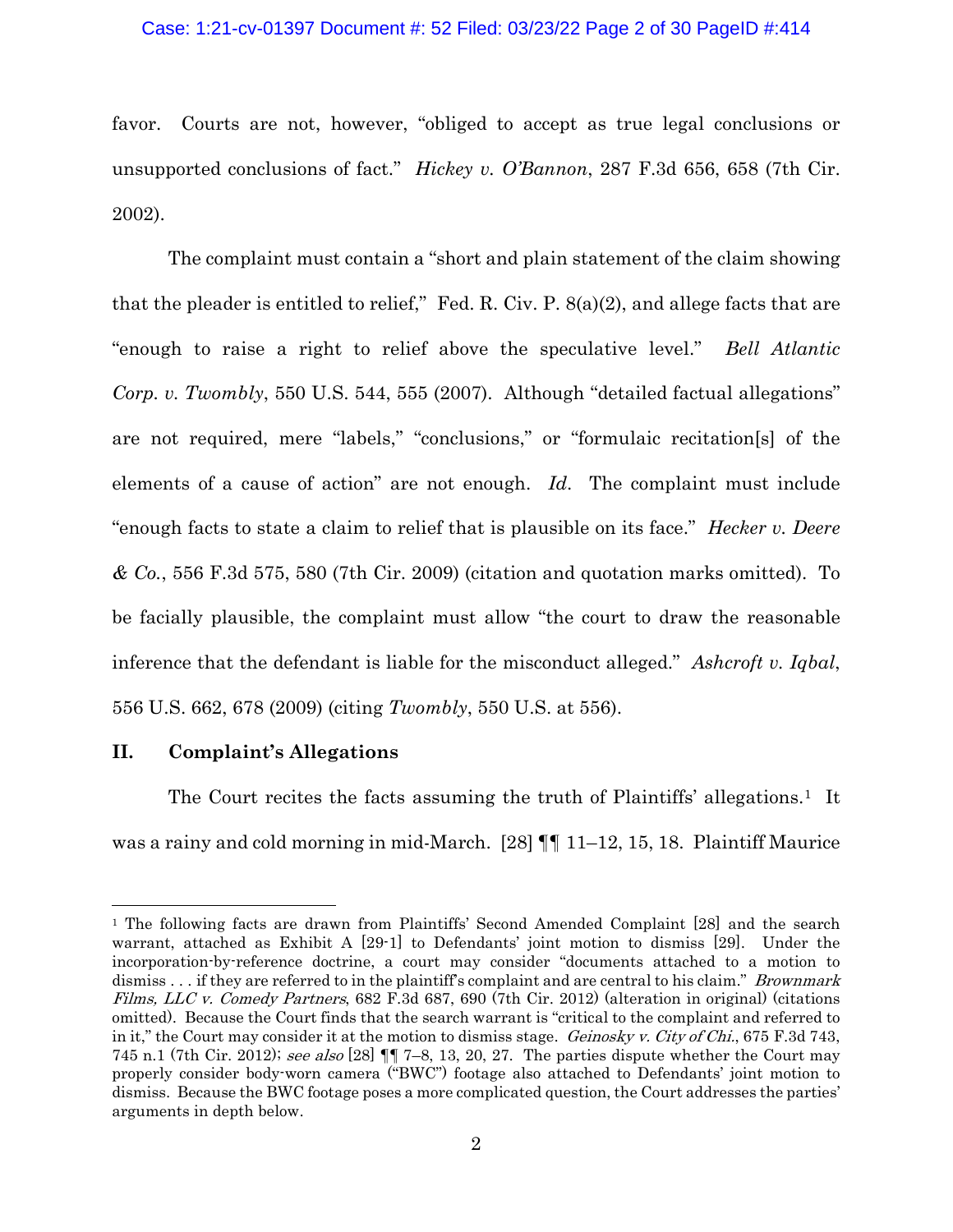#### Case: 1:21-cv-01397 Document #: 52 Filed: 03/23/22 Page 3 of 30 PageID #:415

Brown and his family were fast asleep in their home just south of Chicago. *Id*. ¶ 7. While the family slept, 40 law enforcement officers surrounded the home in a semicircular fashion. *Id*. ¶¶ 7, 9. The Officers, an amalgamation of Chicago police officers and members of the Special Weapons and Tactics ("SWAT") unit, were "heavily armed with loaded assault rifles." *Id*. 19. They were there to execute a search warrant targeting the location and an individual named Denokey Midderhoff ("Midderhoff"). *Id*. **[**8; [29-1].

In a flurry, the Officers erupted with noise and light diversions, "calling" the family "out of the house over a bullhorn." [28] ¶ 7. Roused from their sleep, the family exited their home. *Id*. ¶ 9. Plaintiff Maurice Brown stepped out into the 37-degree weather with his hands overhead, followed by his girlfriend, Sharron, who held twoyear-old Plaintiff Amir Brown. *Id*. ¶ 16. Additional family members hurried out into the rain, including three other children—all under the age of nine. *Id*. ¶ 9. According to Plaintiffs, they did not have time to prepare for the weather; Plaintiff Amir Brown was carried outside without shoes or socks on his bare feet. *Id*. ¶¶ 15, 18, 19. The target of the search warrant, then nineteen-year-old Midderhoff, stepped outside alongside the family and was immediately apprehended without incident by the armed officers. *Id*. ¶ 13; [29-1].

Despite safely securing the target of the search warrant, the Officers kept their loaded weapons trained on the family. [28]  $\P\P$  9–10. The Officers handcuffed Plaintiff Maurice Brown tightly, despite his compliance with all of the Officers' requests. *Id*. ¶¶ 13, 14, 43, 41; *see also id.* ¶ 20 ("At no time during the execution of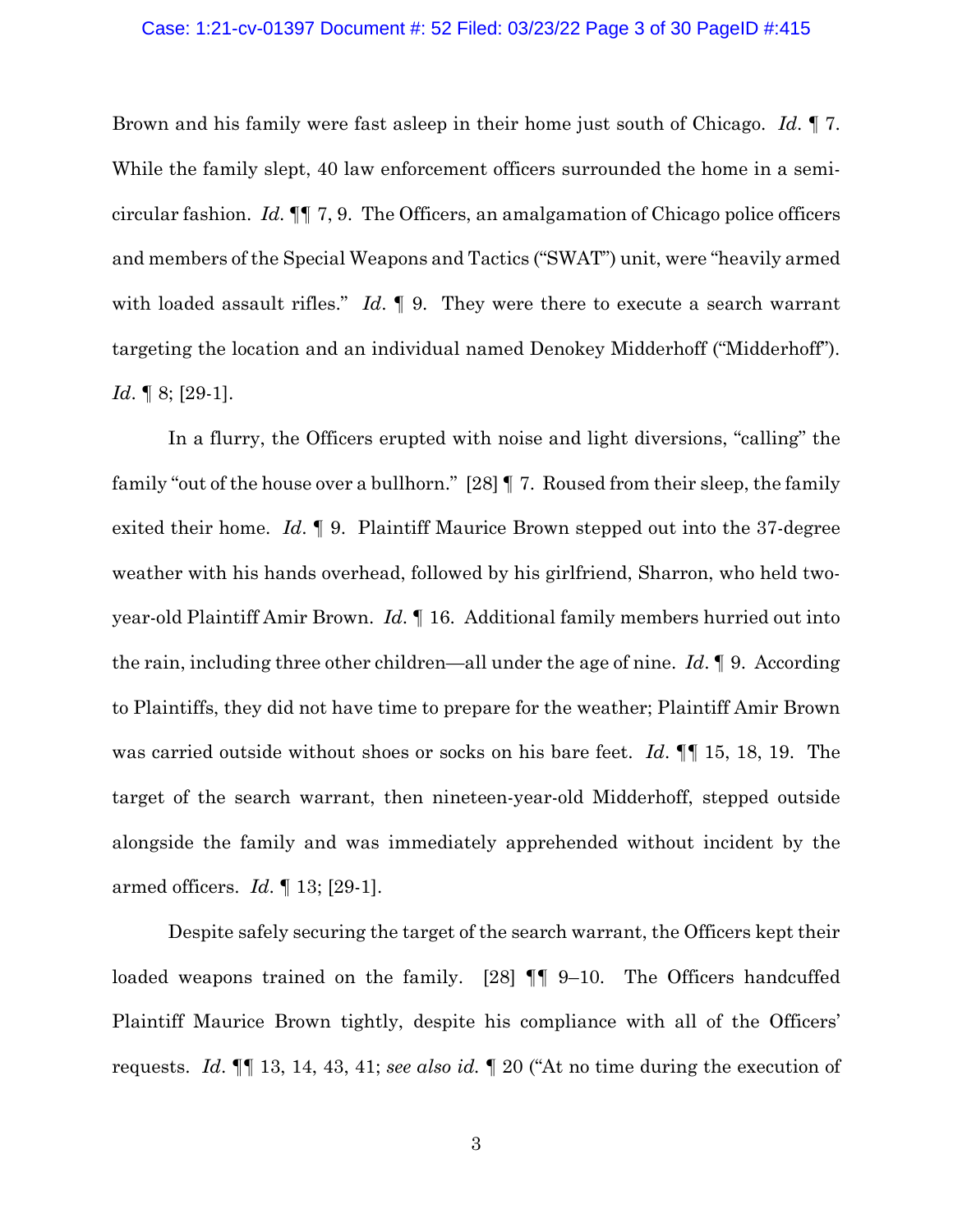#### Case: 1:21-cv-01397 Document #: 52 Filed: 03/23/22 Page 4 of 30 PageID #:416

the search warrant did Plaintiff Maurice Brown refuse to follow instructions, resist arrest, attempt to flee, or pose any threat whatsoever to any of the officers at any time."). The Officers kept the family outside for the duration of the search, approximately 45 minutes according to Plaintiffs, during which time Sharron made several requests to the Officers. *Id*. ¶¶ 15–18. First, she asked permission to place Plaintiff Amir Brown down, as she was struggling to hold him. *Id*. ¶ 16. The Officers refused. *Id*. Next, she asked permission to change Plaintiff Amir Brown's soiled diaper. *Id.* ¶¶ 17–18. Again, the Officers refused. *Id*. ¶ 17. Then, Sharron asked if she could tend to Plaintiff Amir Brown, now crying, as he was "not wearing shoes, was cold, rain-soaked, and needed his diaper changed," to which one of the Officers replied: "You're just going to have to f------ deal with it!" *Id*. ¶ 18.

While the family remained corralled outside, the Officers conducted their search inside. *Id*. ¶ 22. The Officers entered the home, a "split single family residence," in search of a "two-tone .9mm caliber semi-automatic Smith and Wesson handgun, a black unknown caliber adjustable bump stock Assault Rifle, and any other unlawfully possessed handgun and ammunition[.]" [29-1]. The Officers were also authorized, pursuant to the warrant, to seize any "paraphernalia for maintaining firearms, and photographs of individuals with firearms, any records of firearms transactions and proof of residency." *Id*. In searching for the weapons and related paraphernalia, the Officers allegedly "deployed a loud explosive" device "ripping a hole in the second-floor ceiling and causing toxic dust and debris to coat the residents'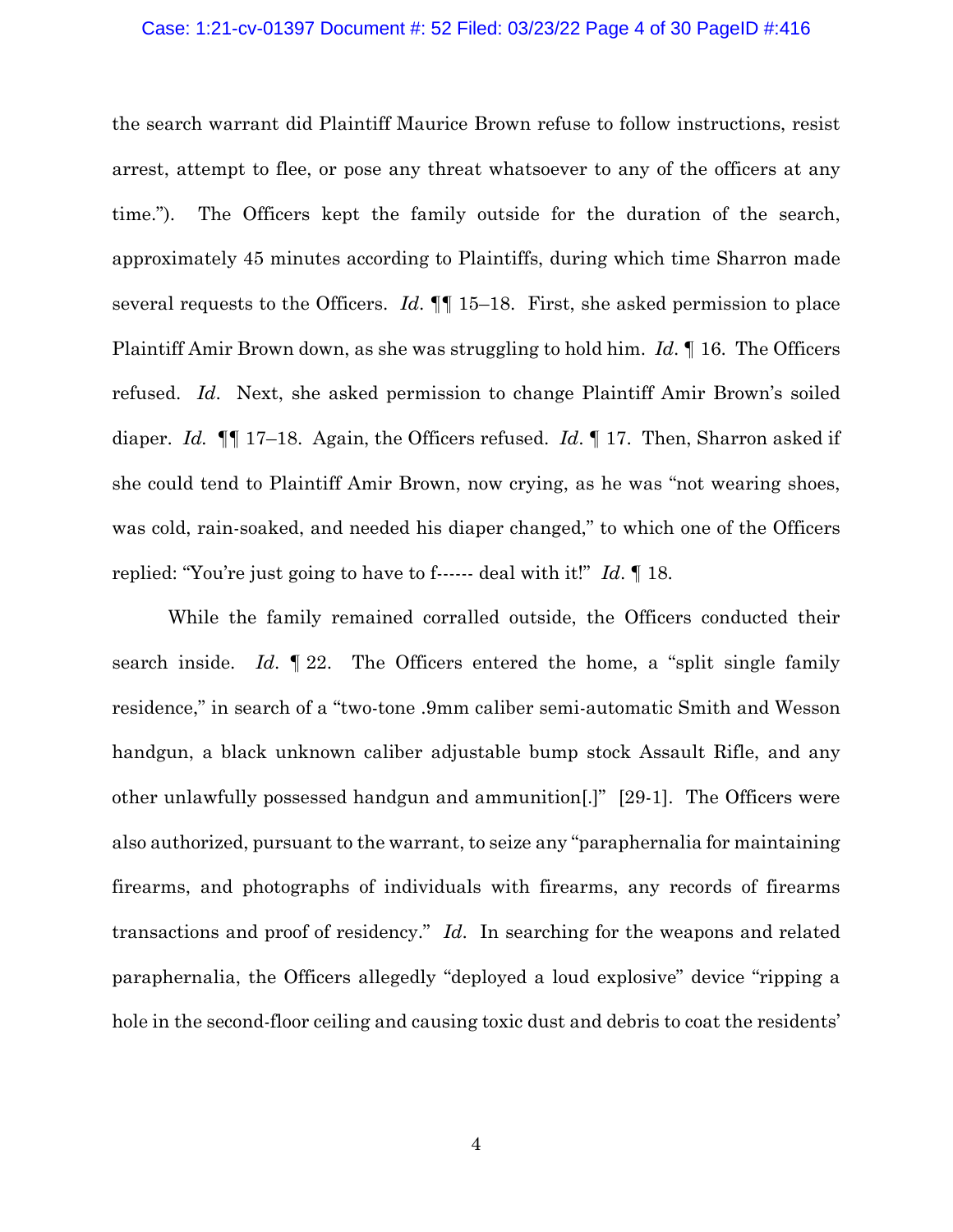#### Case: 1:21-cv-01397 Document #: 52 Filed: 03/23/22 Page 5 of 30 PageID #:417

clothing and belonging[s]." [28] ¶ 22; *see also* ¶¶ 23, 27. The search left the home "unnecessarily damaged and otherwise trashed." *Id*. ¶ 23.

The alleged ordeal for Plaintiffs did not end there: "Following the search, the family members were brought back inside from the cold" but remained "detained within the home for close to two hours." *Id*. **[24.** At this point, the Officers allowed Plaintiff Maurice Brown's aunt to take custody of Plaintiff Amir Brown to "get him dry, clothed, and into a clean diaper." *Id*. ¶ 19.

Hours after their arrival, the Officers left. No guns or contraband were found during the search. *Id*. ¶¶ 25–26.

### **III. Analysis**

Defendants collectively move to dismiss all counts of Plaintiffs' complaint. [29], [31]; *see also* [28] ¶¶ 33–67. In short, Defendants argue that the Officers acted well within their authority, [29] at 6–8, that the mode and manner of the Officers' entry, search and seizure were reasonable, *id*. at 11–13, and that Plaintiffs' complaint fails to set forth sufficient factual matter to plausibly demonstrate each element of a cognizable *Monell* claim, [31] at 3.

### **A. Body-Worn Camera ("BWC") Footage**

As a threshold matter, the parties disagree on whether the Court can properly consider BWC footage attached to Defendants' joint motion to dismiss at this preliminary stage. [29-2], [29-3], [29-4], [29-5]. Generally, in deciding a motion to dismiss, courts cannot consider evidence outside the pleadings without converting the motion into a motion for summary judgment under Rule 56. *Tierney v. Vahle*,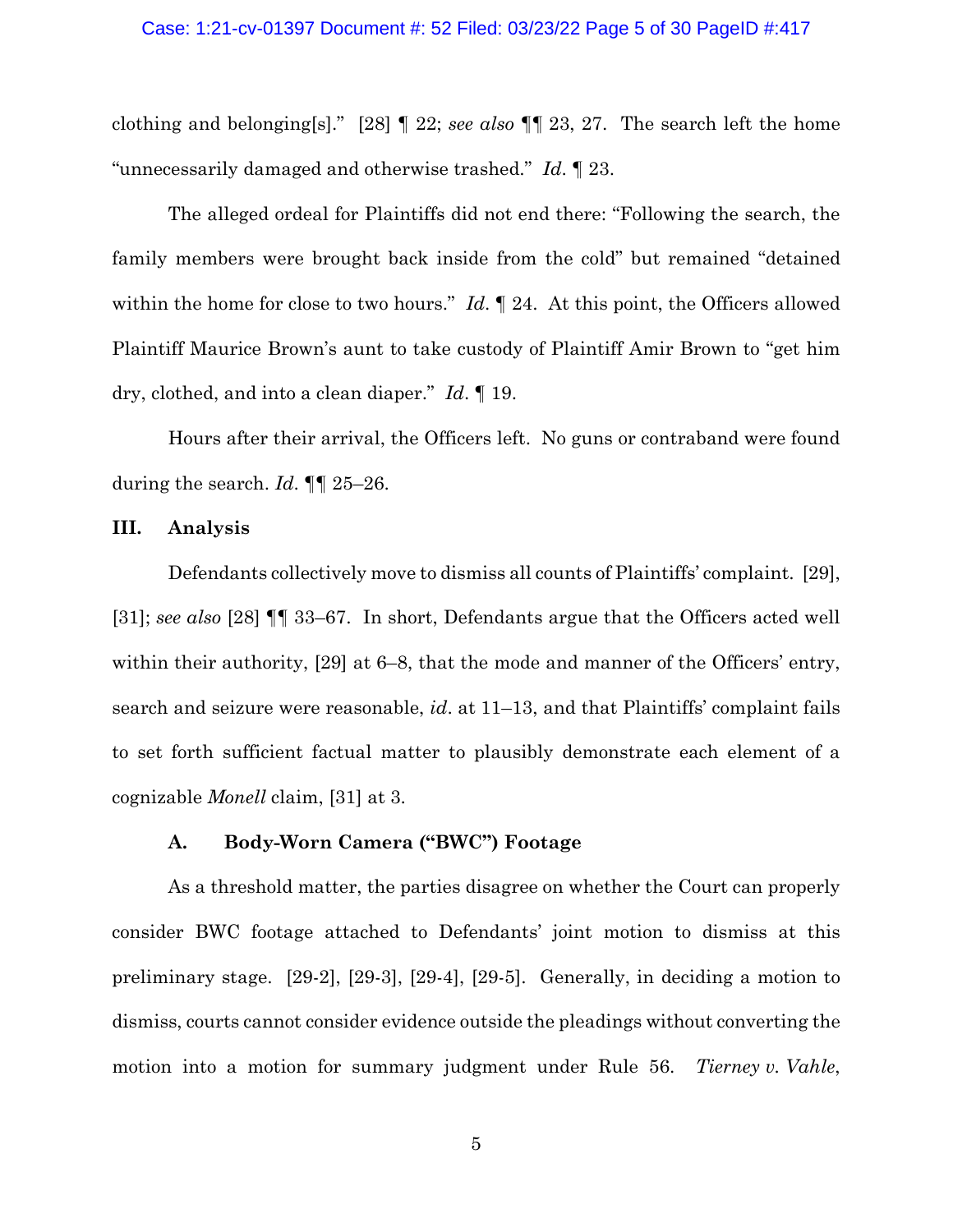#### Case: 1:21-cv-01397 Document #: 52 Filed: 03/23/22 Page 6 of 30 PageID #:418

304 F.3d 734, 738 (7th Cir. 2002). Defendants nevertheless attempt to fit the BWC footage into a well-recognized exception to the otherwise resolute rule: under the incorporation-by-reference doctrine, the BWC footage can properly be considered because the footage is "central to the allegations in this case [and] consist[s] of video footage of almost the entire underlying incident." [29] at 5–6. Plaintiffs vehemently disagree, arguing first that the complaint only references BWC footage in passing (in reference to their *Monell* claim); second, the four videos attached do not "capture the entirety of the event alleged in the complaint and the actions of all thirty-nine Defendant Officers" during the search, as the initial call-out was not captured. [35] at 7 ("Defendants admit that the SWAT Officers, the individuals responsible for the call-out and for clearing the residence, were not equipped with BWC.").

In support, Defendants place primary reliance on *Scott v. Harris*, 550 U.S. 372 (2007). [29] at 4–5. There, Harris sued police-officer Scott under § 1983 for excessive force resulting in an unreasonable seizure following a high-speed chase. *Id*. at 375– 76. At summary judgment, the United States Supreme Court considered a videotape of the incident that "utterly discredited" Harris' account, rendering it a "visible fiction." 550 U.S. at 380–81. As between the videotape of unchallenged authenticity, *id*. at 378, and the plaintiff's narrative, the Court held that the videotape carried the day, reasoning that where the plaintiff's account is "blatantly contradicted by the record," such that "no reasonable jury could believe it," courts should view the "facts in the light depicted by the videotape." *Id*. at 380–81.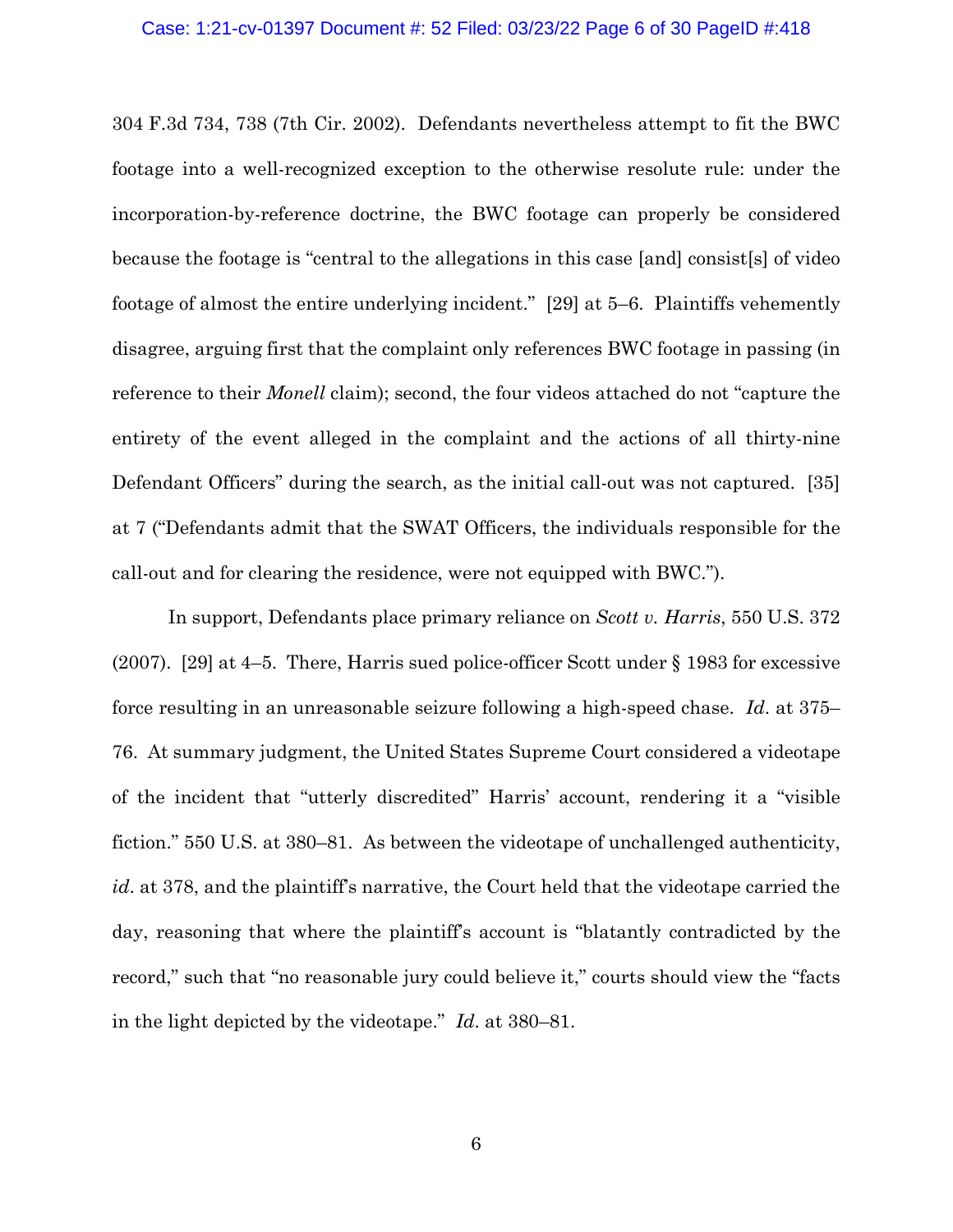#### Case: 1:21-cv-01397 Document #: 52 Filed: 03/23/22 Page 7 of 30 PageID #:419

Following in the footsteps of *Scott*, the Seventh Circuit has, at times, permitted video evidence to seep into the pleadings at the motion to dismiss stage. Take *Bogie v. Rosenberg*, 705 F.3d 603 (7th Cir. 2013). In *Bogie*, the Seventh Circuit held that the trial court had not erred by relying on a backstage video attached to plaintiff's breach-of-privacy complaint. *Id*. at 608–09. The Court explained that the video demonstrated "in real time the content and context of the alleged wrongs," and thus the district court had properly "viewed the recording and weighed its content against the complaint's allegations" to determine whether plaintiff had been filmed in a setting that a reasonable person would view as private. *Id.*

Likewise, one year earlier in *Brownmark Films*, the Seventh Circuit reviewed videos attached to the defendant's motion to dismiss in resolving a copyright dispute that turned on the applicability of fair use. 682 F.3d at 690. Because the attached videos were "the only two pieces evidence needed" to decide the case, the court found that they were truly "central to the claim" of copyright infringement. *Id*. And, while there was a paucity of authority applying the incorporation-by-reference doctrine to videos, including television programs, the court noted that "it makes eminently good sense to extend the doctrine to cover such works, especially in light of technological changes that have occasioned widespread production of audio-visual works." *Id*. at 691.

Other trial courts have also embraced the extension of *Scott*'s reasoning to the motion to dismiss in certain cases. In *Flores Delgado v. City of Chicago*, the trial court faced the same "difficult question" presented before the Court today, namely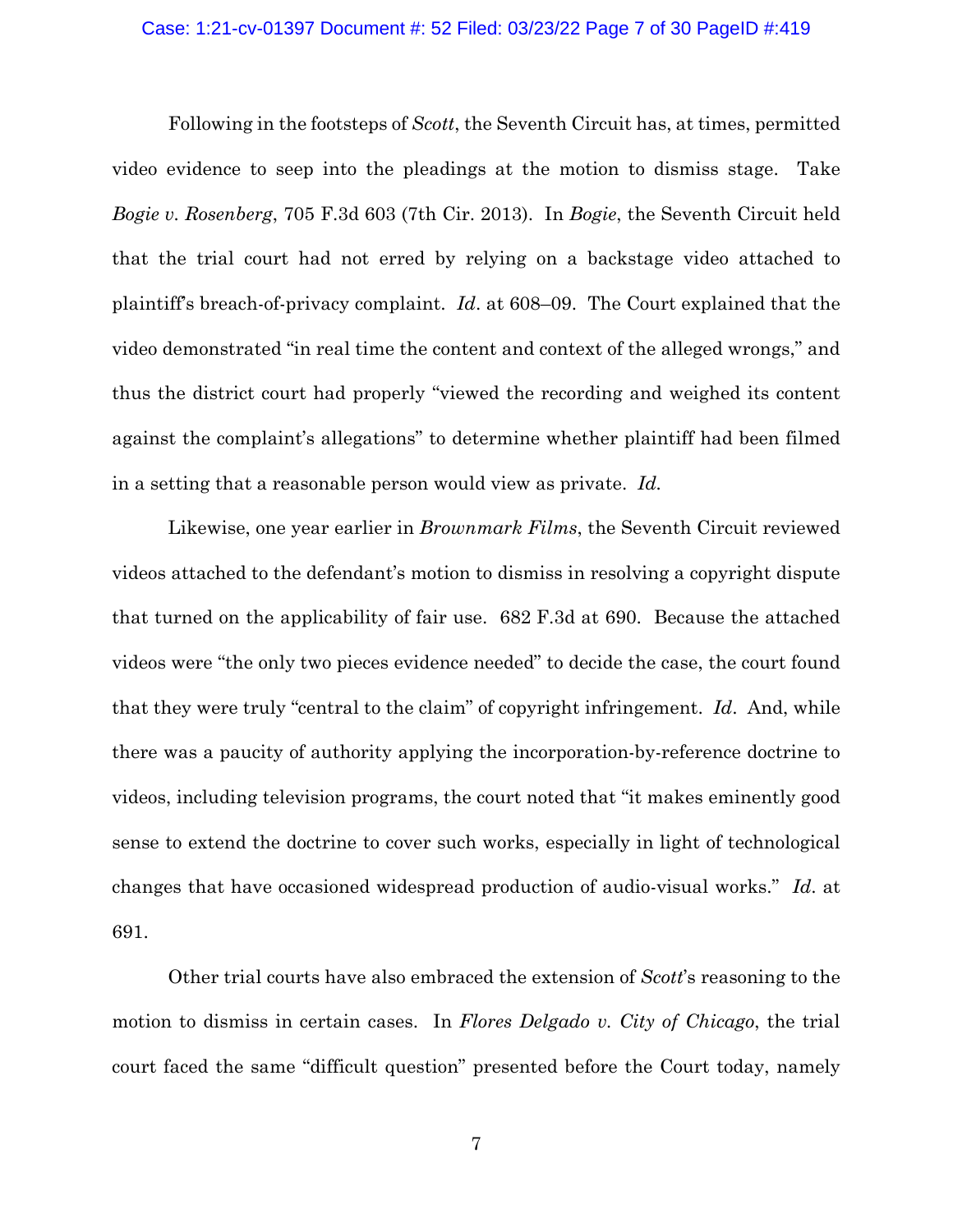"the proper use of video evidence at the motion to dismiss phase." 547 F. Supp. 3d 824, 830 (N.D. Ill. 2021). The camera footage, captured by the camera of a police vehicle (and attached to the complaint), showed a clash between a minor and a Chicago police officer. *Id*. at 826. Relying on *Bogie*, the court exercised discretion and reviewed the video. *Id*. at 830 ("[T]he Court is free to consider any facts set forth in the complaint that undermine the plaintiff's claim. This discretion includes exhibits attached to the complaint, such as video recordings attached to or referenced in a complaint."). The court noted that in view of *Bogie* and *Brownmark*, "when an exhibit 'incontrovertibly contradicts the allegations in the complaint, the exhibit ordinarily controls, even when considering a motion to dismiss,'" *id*. (quoting *Bogie*, 705 F.3d at 609, and citing *Brownmark*, 682 F.3d at 690–91); *see also Henderson v. Rangel*, No. 19-CV-06380, 2020 WL 5642943, at \*2 n.1 (N.D. Ill. Sept. 21, 2020) (applying incorporation-by-reference doctrine to BWC footage attached to defendants' motion to dismiss). After reviewing the footage, the court nonetheless found that it did not clearly contract the plaintiff's factual allegations, especially because it presented "an arguably incomplete depiction of the incident." *Flores*, 547 F. Supp. 3d at 831 ("The Court cannot definitively find at this stage that the video 'incontrovertibly contradicts' Plaintiff's allegations.").

In *Tate v. City of Chicago*, without objection by the parties, the trial court considered videos referenced in the Plaintiffs' complaint and attached to the defendants' motion to dismiss. No. 19-CV-7506, 2020 WL 6715660, at \*1 (N.D. Ill. Nov. 16, 2020). The court reasoned that "the Seventh Circuit has held that it is proper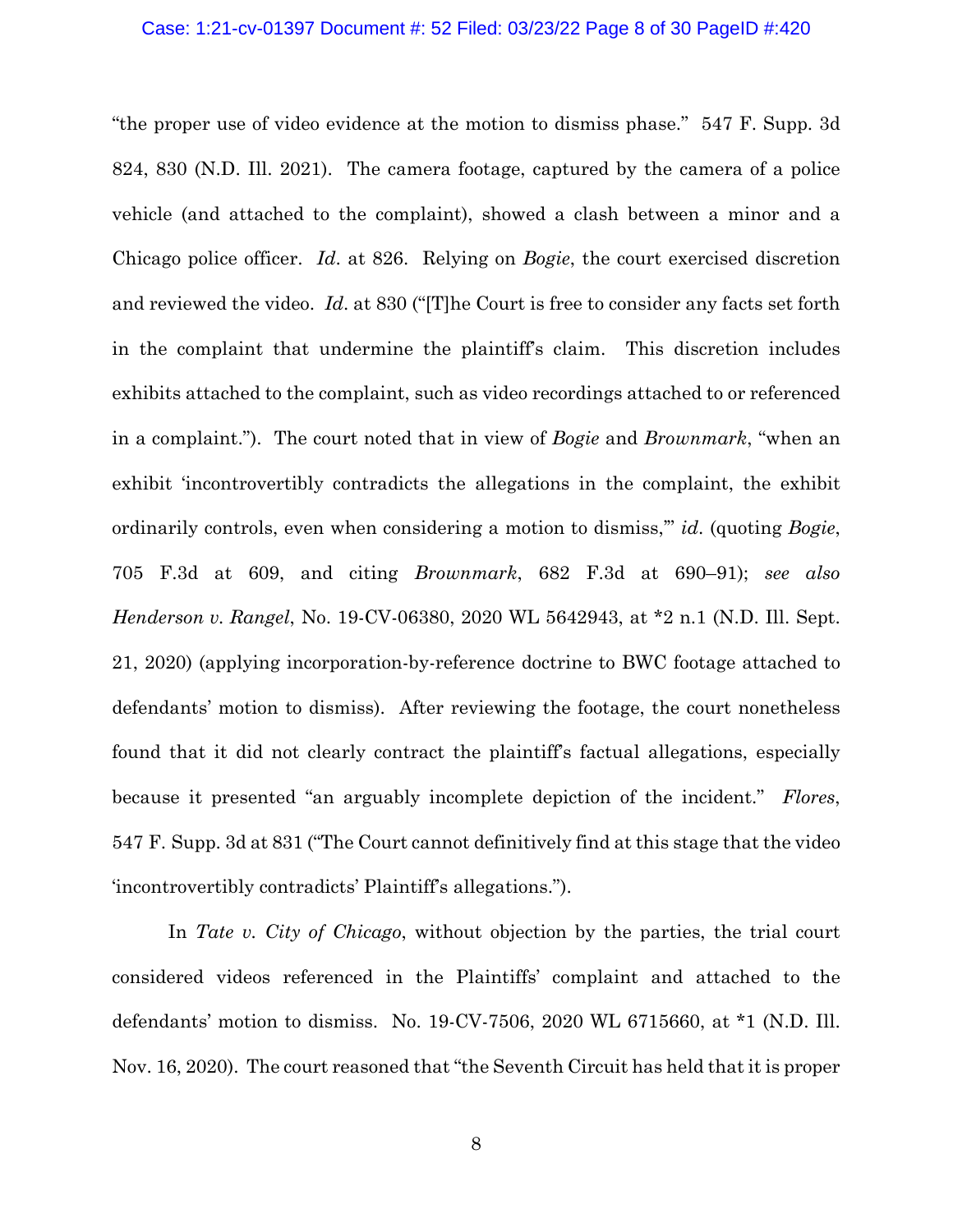#### Case: 1:21-cv-01397 Document #: 52 Filed: 03/23/22 Page 9 of 30 PageID #:421

to consider videos that are incorporated by reference in a complaint on a motion pursuant to Rule 12(b)(6)." *Id*. (citing *Bogie*, 705 F.3d at 609); *see also id.* ("So in addressing Defendants' motion, the Court considers facts readily apparent from the videos along with Plaintiffs' allegations."). As here, the BWC footage at issue depicted only a portion of the relevant search. *Id*. ("The first several minutes of Defendants' search of Plaintiffs' apartment were recorded by the defendant officers' body worn cameras.").

Similarly, in *Hyung Seok Koh v. Graf*, the trial court reviewed a video that was referenced in the complaint and attached to the defendants' motion to dismiss. No. 11-CV-02605, 2013 WL 5348326, at \*9 (N.D. Ill. Sept. 24, 2013). There, the video at issue captured "the entire interrogation" subject to a coerced-confession claim, "or at least large chunks of the interrogation" with the interrogating officer "either present on screen or . . . heard off-screen during the entirety of the tape." *Id*. Because coercion of a confession is based on "the totality of the circumstances of the interrogation," the court found that the "video is therefore relevant and helpful when assessing whether it contradicts [plaintiffs'] factual allegations" about the nature of the interrogation. *Id*.

In this case, the Court declines to consider the BWC footage at issue as part of the motions to dismiss. In order to apply the "narrow" doctrine of incorporation-byreference, the BWC videos need to be referenced in the plaintiff's complaint and central to his claim. *Levenstein v. Salafsky*, 164 F.3d 345, 347 (7th Cir. 1998). While Plaintiffs make passing reference to officer body-cameras in their complaint, *see* [28]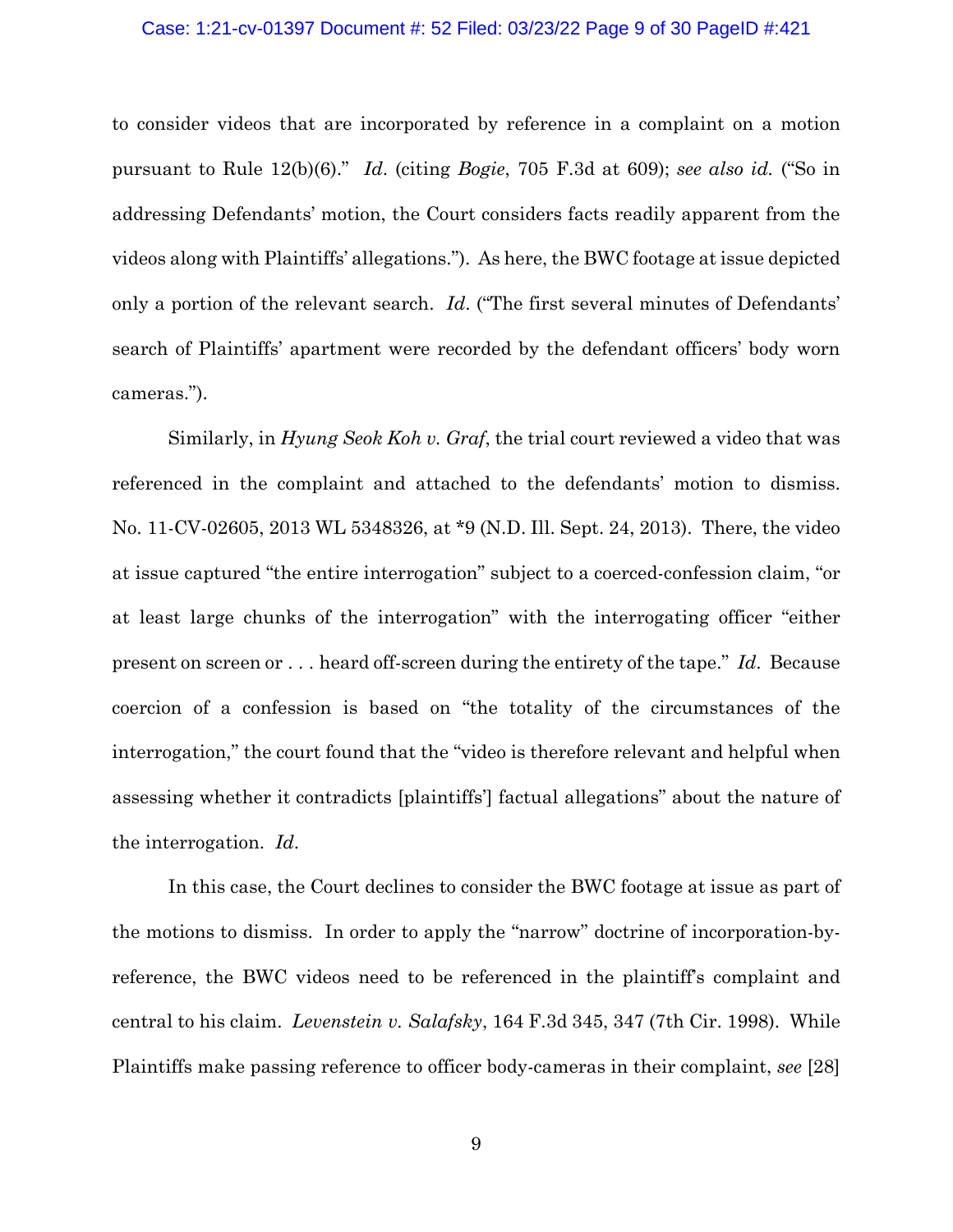#### Case: 1:21-cv-01397 Document #: 52 Filed: 03/23/22 Page 10 of 30 PageID #:422

at ¶ 45, the Court cannot say that the videos are "central" to Plaintiffs' claims, at least not "central" in the same manner as in the *Bogie* and *Brownmark* cases. In both of those cases, resolution of the disputes hinged upon the videos themselves, which formed the very basis of the plaintiffs' respective claims. Here, while the videos will provide key insights into the allegedly unreasonable events that took place on the morning of March 15th, the videos are not themselves dispositive of the facts at issue and Plaintiffs could have brought this § 1983 case if the BWC footage never existed. *See Hyung Seok Koh*, 2013 WL 5348326, at \*9 (differentiating from *Brownmark* on the grounds that "[Plaintiffs'] claims center around an interrogation that just so happens to have been filmed.]"). Given the Plaintiffs' objections, the footage cannot be deemed "central" to the complaint in this case in the same way as the footage at issue in *Bogie* and *Brownmark*.

The other district court decisions do not compel a different conclusion. In *Flores*, unlike here, the dashcam video at issue was attached to the plaintiffs' amended complaint and referenced at length therein, and "when a plaintiff attaches to the complaint a document . . . and her complaint references and relies upon that document in asserting her claim, the contents of that document *become part of the complaint* and may be considered as such when the court decides a motion attacking the sufficiency of the complaint." *Williamson v. Curran*, 714 F.3d 432, 436 (7th Cir. 2013) (emphases added). In *Hyung Seok Koh*, unlike here, the footage provided a complete picture of the interrogation, rather than only select portions of the relevant events from certain individual perspectives. 2013 WL 5348326, at \*10 (dismissing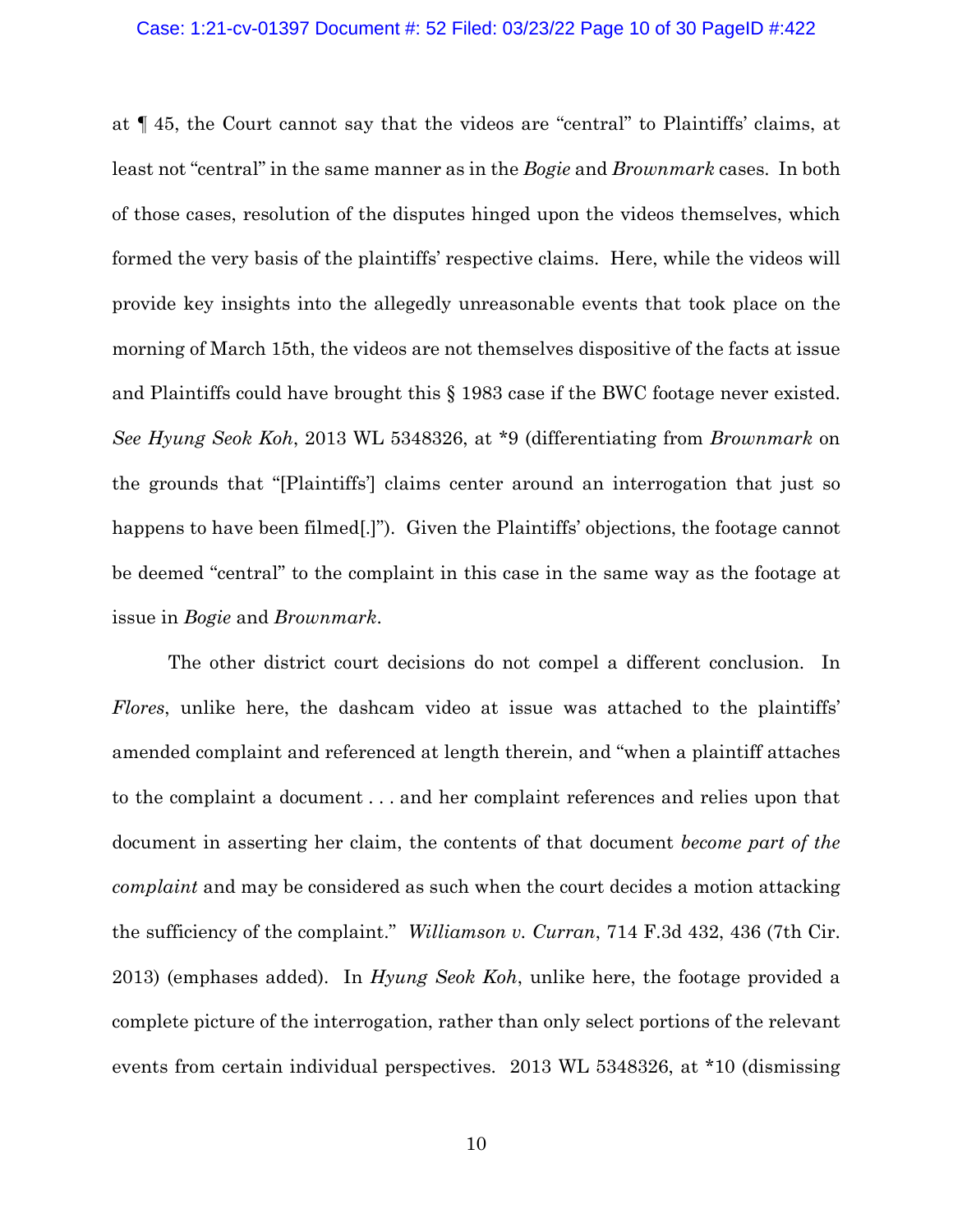#### Case: 1:21-cv-01397 Document #: 52 Filed: 03/23/22 Page 11 of 30 PageID #:423

the concern that there are "physical limitations with video footage that show only one perspective on a scene," as the video at issue "capture[d] the entire interrogation"); *see also Flores*, 547 F. Supp. 3d at 831 ("[T]he fact that the video does not capture all of Officer Oeinck's movement compels the Court to find that the claim against Officer Oeinck must survive the motion to dismiss." (quoting *Felton v. City of Chi.*, 827 F.3d 632, 637 (7th Cir. 2016))). And in *Tate*, unlike here, plaintiffs did not object to the court's consideration of the video footage at issue. 2020 WL 6715660, at \*1.

In declining to consider the BWC footage, the Court remains mindful of the delicate balance struck by the incorporation-by-reference doctrine. On the one hand, if passing references were sufficient to justify consideration, courts would "grant litigants license to ignore the distinction between motions to dismiss and motions for summary judgment." *Levenstein*, 164 F.3d at 347. If, on the other, plaintiffs could avoid an application of the doctrine through carefully crafted assertions and omissions, then courts would run afoul of the very aim of the doctrine—preventing parties from "surviving a motion to dismiss by artful pleading or by failing to attach relevant documents." *118 LLC v. Trinity Indus., Inc.*, 300 F.3d 730, 735 (7th Cir. 2002).

While the Court declines to consider the footage today, the litigants should be reminded that if video footage "exists that clearly contradicts" plaintiffs' story, an "early and cost-efficient motion for summary judgment might be appropriate" (including, if warranted, a motion for sanctions if counsel failed to comply with Federal Rule of Civil Procedure 11). *Felton*, 827 F.3d at 637; *In Re Ronco, Inc.*,

11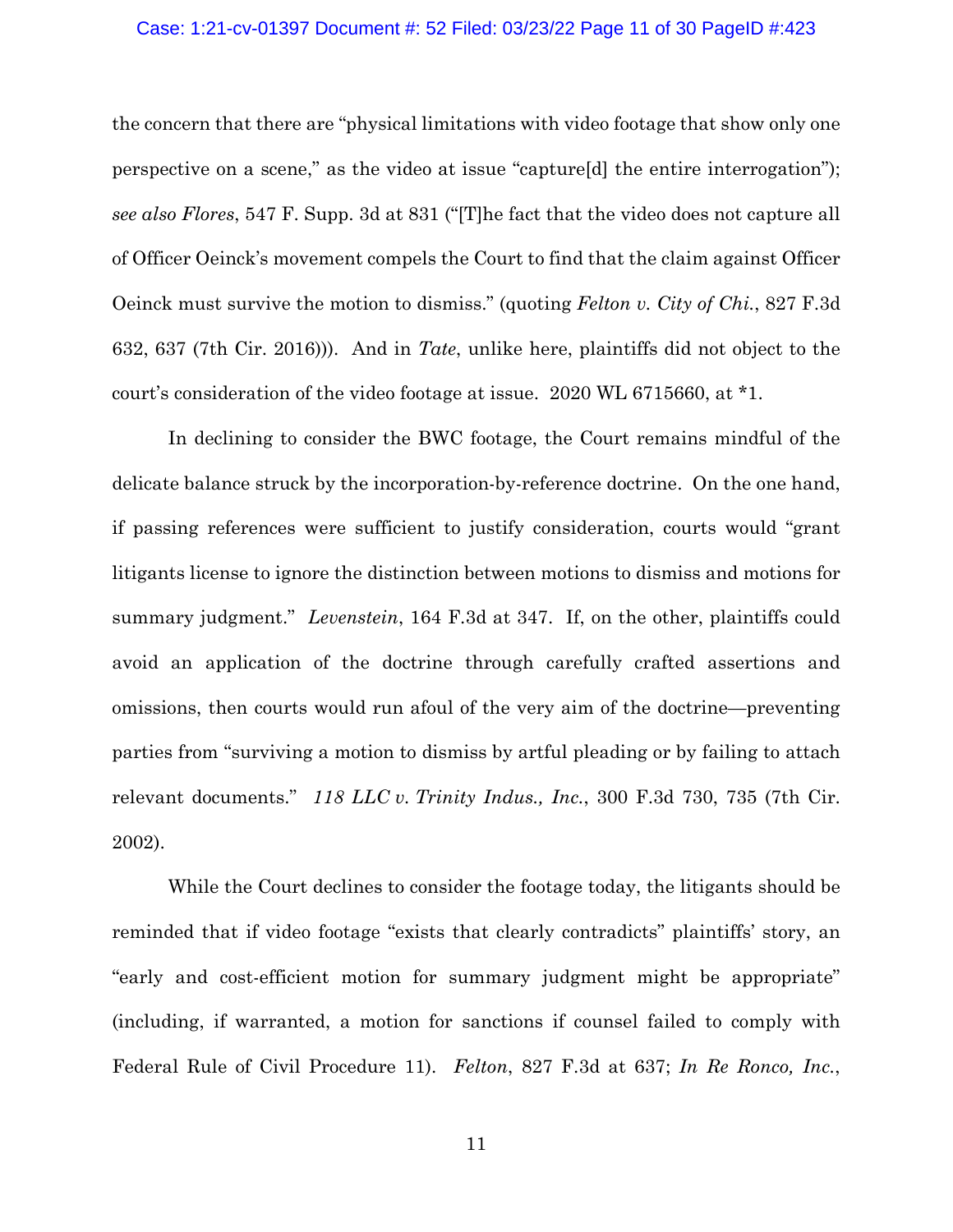838 F.2d 212, 217 (7th Cir. 1988) ("The failure of an attorney to make an objectively reasonable investigation of the facts underlying a claim or the applicable law justifies the imposition of Rule 11 sanctions.").

### **B. Count I: Unreasonable Seizure**

The Fourth Amendment protects against unreasonable searches and seizures. U.S. Const. amend. IV. To state a claim for an unreasonable seizure, a plaintiff must allege that: (1) the officers seized the plaintiff; and (2) the seizure was "unreasonable." *See Carlson v. Bukovic*, 621 F.3d 610, 618 (7th Cir. 2010). In determining whether a search was unreasonable, courts "balance the nature and quality of the intrusion on the individual's Fourth Amendment interests against the importance of the governmental interests alleged to justify the intrusion." *Tennessee v. Garner*, 471 U.S. 1, 8 (1985) (internal quotation marks omitted). The analysis is "inherently fact-dependent, requiring consideration of such factors as the severity of the crime at issue, whether the suspect posed an immediate threat to the safety of officers or others, and whether the suspect was actively resisting the officers." *Williams v. Indiana State Police Dep't*, 797 F.3d 468, 472–73 (7th Cir. 2015) (citing *Graham v. Connor*, 490 U.S. 386, 396 (1989)). The Court views the circumstances "from the perspective of a reasonable officer on the scene, rather than with the 20/20 vision of hindsight," bearing in mind that "police officers are often forced to make split-second judgments." *Id*. (citations omitted).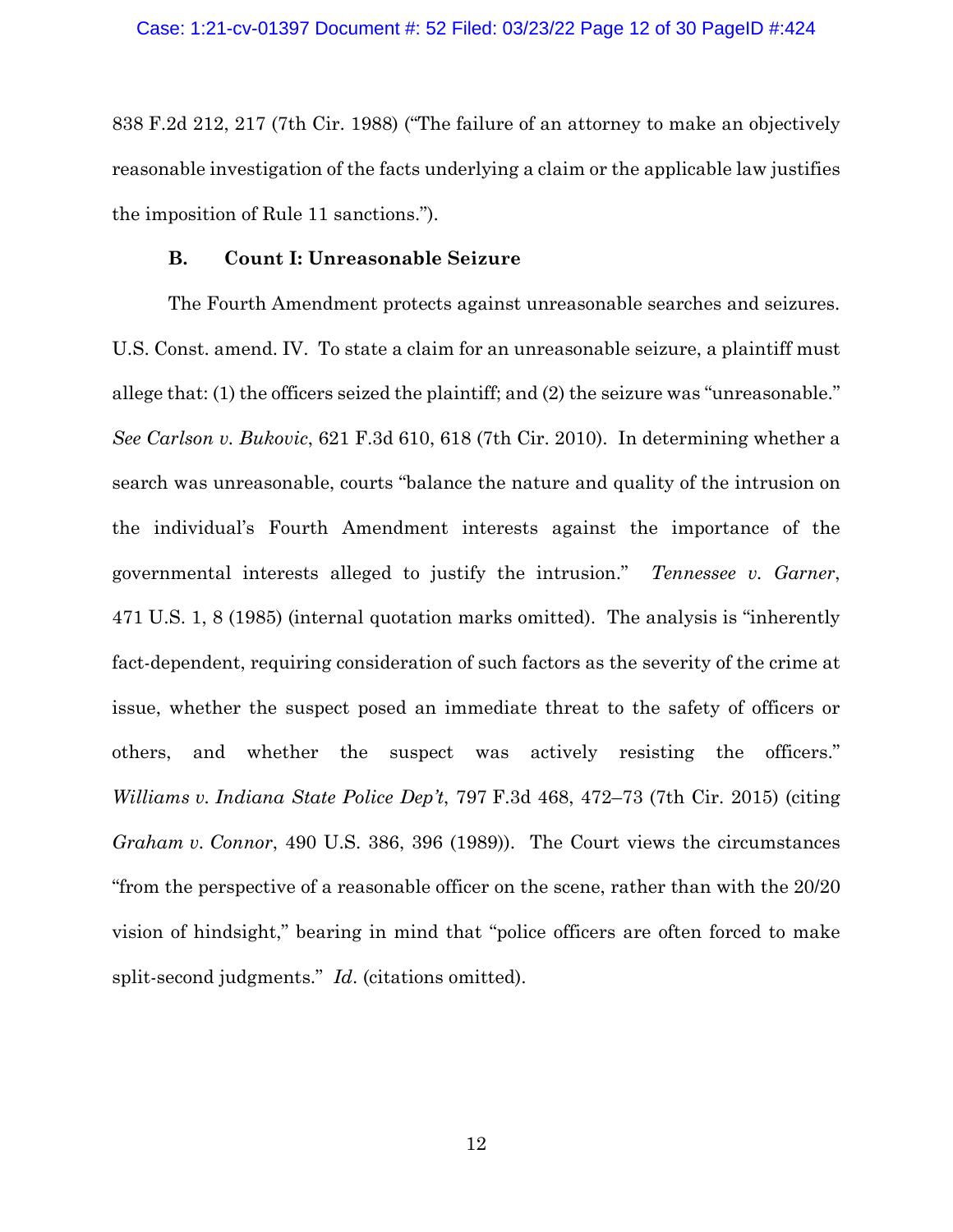### **1. Plaintiff Maurice Brown**

Plaintiff Maurice Brown's claim arises from his allegations that the Officers handcuffed him outside in near-freezing temperatures for over an hour before transferring him inside where he remained handcuffed for another two hours. [28] ¶¶ 11, 24. He alleges that the handcuffs remained far too tight, despite complaining to the Officers that he was in pain. *Id*. ¶ 14. In addition, he claims that the Officers unnecessarily pointed loaded assault rifles at him "with their fingers on the trigger." *Id*. ¶ 9. Plaintiff Maurice Brown asserts that his detention was unreasonable because he was not the target of the warrant, he did not resist the officers, and he did not otherwise attempt to flee, destroy evidence or otherwise interfere with the search underway. *Id*. ¶ 20.

A warrant to search for contraband founded on probable cause "implicitly carries with it the limited authority to detain the occupants of the premises while a proper search is conducted." *Michigan v. Summers*, 452 U.S. 692, 705 (1981). Among the reasons for this authority is the government's interest in preventing flight, minimizing the risk of harm to the officers, and allowing the search to proceed in an orderly and effective manner. *Los Angeles Cnty., Cal. v. Rettele*, 550 U.S. 609, 614 (2007). Law enforcement officers' authority to detain subject to a search warrant is "categorical" and does not depend on "the quantum of proof justifying detention or the extent of the intrusion to be imposed by the seizure." *Muehler v. Mena*, 544 U.S. 93, 98 (2005) (quoting *Summers*, 452 U.S. at 705 n.19). Moreover, the analysis does not change merely because Plaintiff Maurice Brown was not the target of the warrant,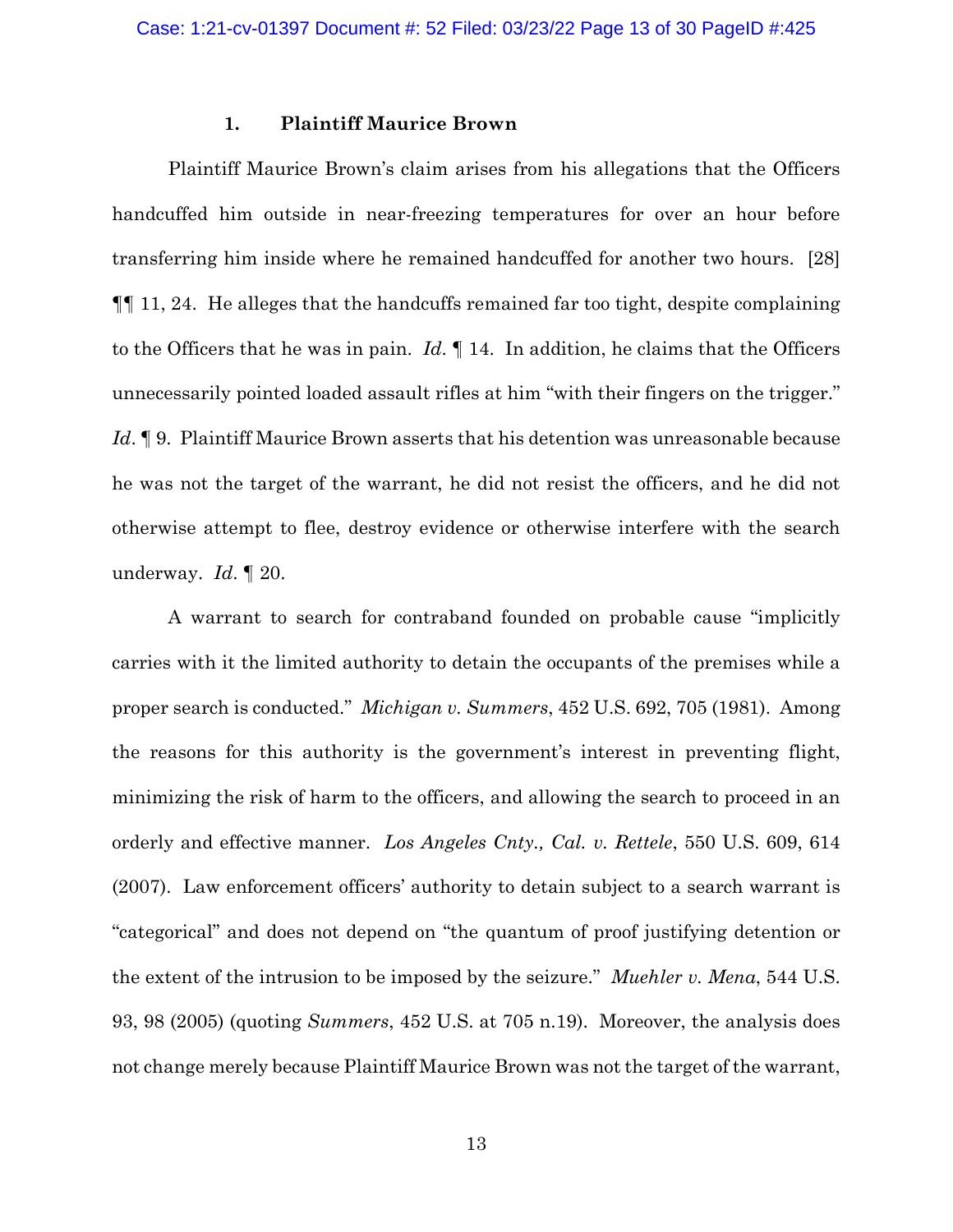#### Case: 1:21-cv-01397 Document #: 52 Filed: 03/23/22 Page 14 of 30 PageID #:426

as any person present during the search may be detained for its duration. *See United States v. Jennings*, 544 F.3d 815, 818 (7th Cir. 2008) (individuals who enter perimeter of search area may be detained while that search is underway); *United States v. Pace*, 898 F.2d 1218, 1239 (7th Cir. 1990) (individuals present at the premises being search may be detained, even though they may not be residents or occupants). Although three and a half hours is a lengthy period of time to be detained, Plaintiff Maurice Brown does not allege that his detention was prolonged unnecessarily; he was detained for the alleged duration of the search. The Supreme Court has previously upheld a "two-to-three" hour detention in handcuffs as reasonable. *Mena*, 544 U.S. at 100; *Billups v. Kinsella*, No. 08 CV 3365, 2010 WL 5110121, at \*5 (N.D. Ill. Dec. 9, 2010) (same). The Court finds that the duration alone does not render the seizure unreasonable.

The lawfulness of a detention incident to the execution of a warrant, however, is not evaluated only as of its inception; the intrusiveness of the detention over time may render it unreasonable. *Mena,* 544 U.S. at 99*.* Here, the Plaintiff has alleged that he posed no real threat to the officers and indicated his willingness to comply with their orders.<sup>2</sup> Thus, Plaintiff Maurice Brown argues that his detention was unlawful because several of the "Officers were heavily armed with loaded assault rifles and had their fingers on the triggers" when he exited the residence with his

<span id="page-13-0"></span><sup>2</sup> Defendants argue that Plaintiff Maurice Brown became "agitated" at the scene and posed a risk to officer safety. [38] at 6. At the pleading stage, however, this Court must accept all well-pleaded facts as true and draw all reasonable inferences from those allegations in Plaintiffs' favor. Swofford v. Mandrell, 969 F.2d 547, 549 (7th Cir. 1992). Plaintiff Maurice Brown states that "[a]t no time during the execution of the search warrant did [he] refuse to follow instructions, resist arrest, attempt to flee, or pose any threat whatsoever to any of the officers at any time." [28]  $\parallel$  20.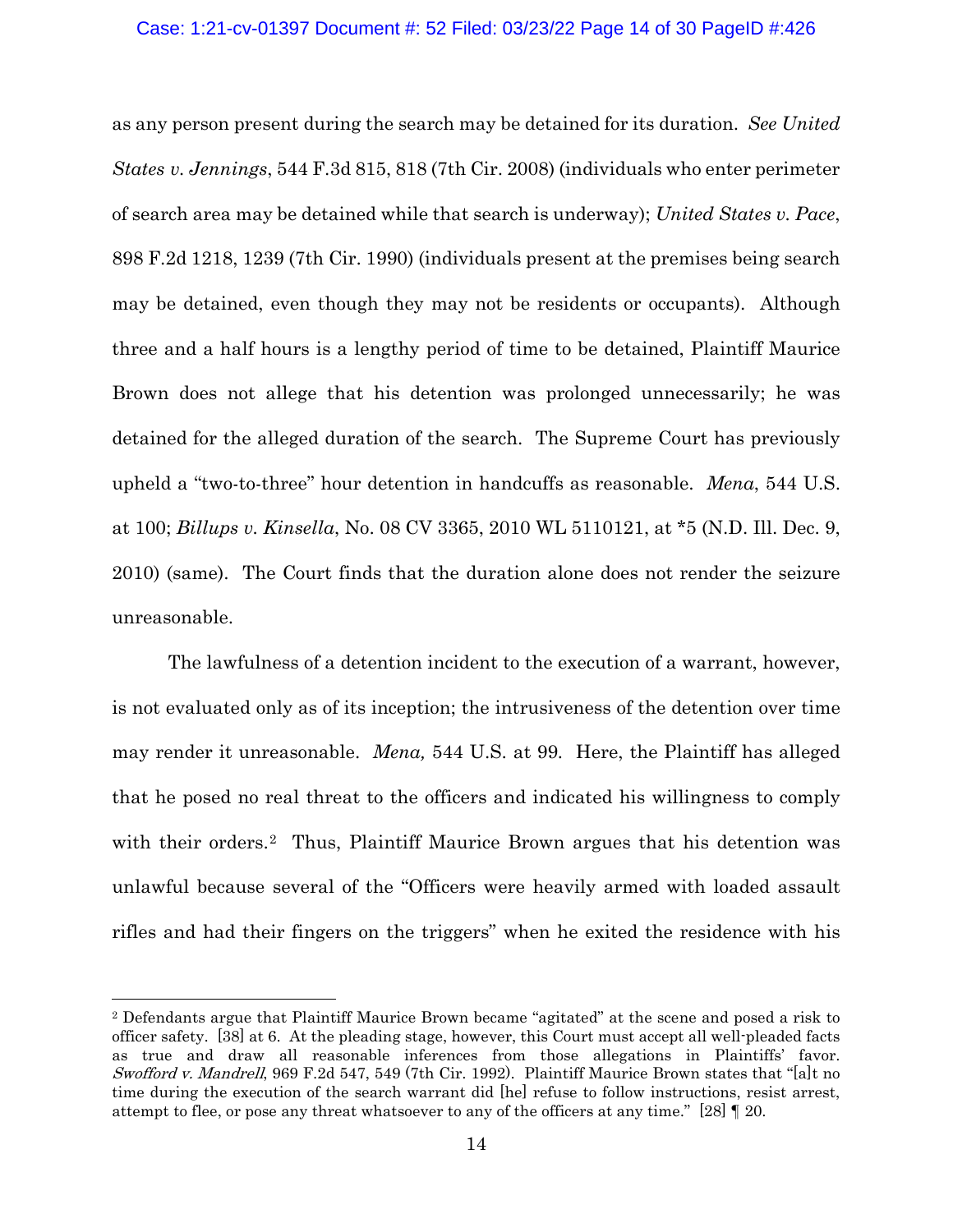#### Case: 1:21-cv-01397 Document #: 52 Filed: 03/23/22 Page 15 of 30 PageID #:427

family during the initial "call out." [28] ¶ 9. As the Seventh Circuit has held, "gun pointing when an individual presents no danger is unreasonable and violates the Fourth Amendment." *Baird v. Renbarger*, 576 F.3d 340, 345 (7th Cir. 2009).

Nevertheless, if "there is reason to fear danger," then it may be reasonable for law enforcement officers to brandish their weapons. *Id*. at 346. Here, in view of the warrant, the Officers had reason to believe that there may be a threat to their safety; the Officers were executing a warrant for a "two tone .9mm caliber semi-automatic Smith and Wesson handgun, a black unknown caliber adjustable bump stock Assault Rifle," and any other "ammunition" or "paraphernalia" relating to firearms. [29-1]. The Officers also had a reason to believe that a potentially dangerous individual was present, as the warrant authorized law enforcement officers to locate the ostensible proprietor of those firearms, Midderhoff, and to collect any "proof of residency." *Id*. In addition, during the call out, the Officers did not know who was exiting the residence or if the target of the search warrant was in fact present. Therefore, even though Plaintiff Maurice Brown may not have been the target of the warrant, the Officers still possessed credible reasons to believe that a threat to their safety existed—rendering the use of their weapons reasonable. *Cf. Baird*, 576 F.3d at 344 (finding use of a submachine gun unreasonable where the alleged crime—altering a special identification number—was "a far cry from crimes that contain the use of force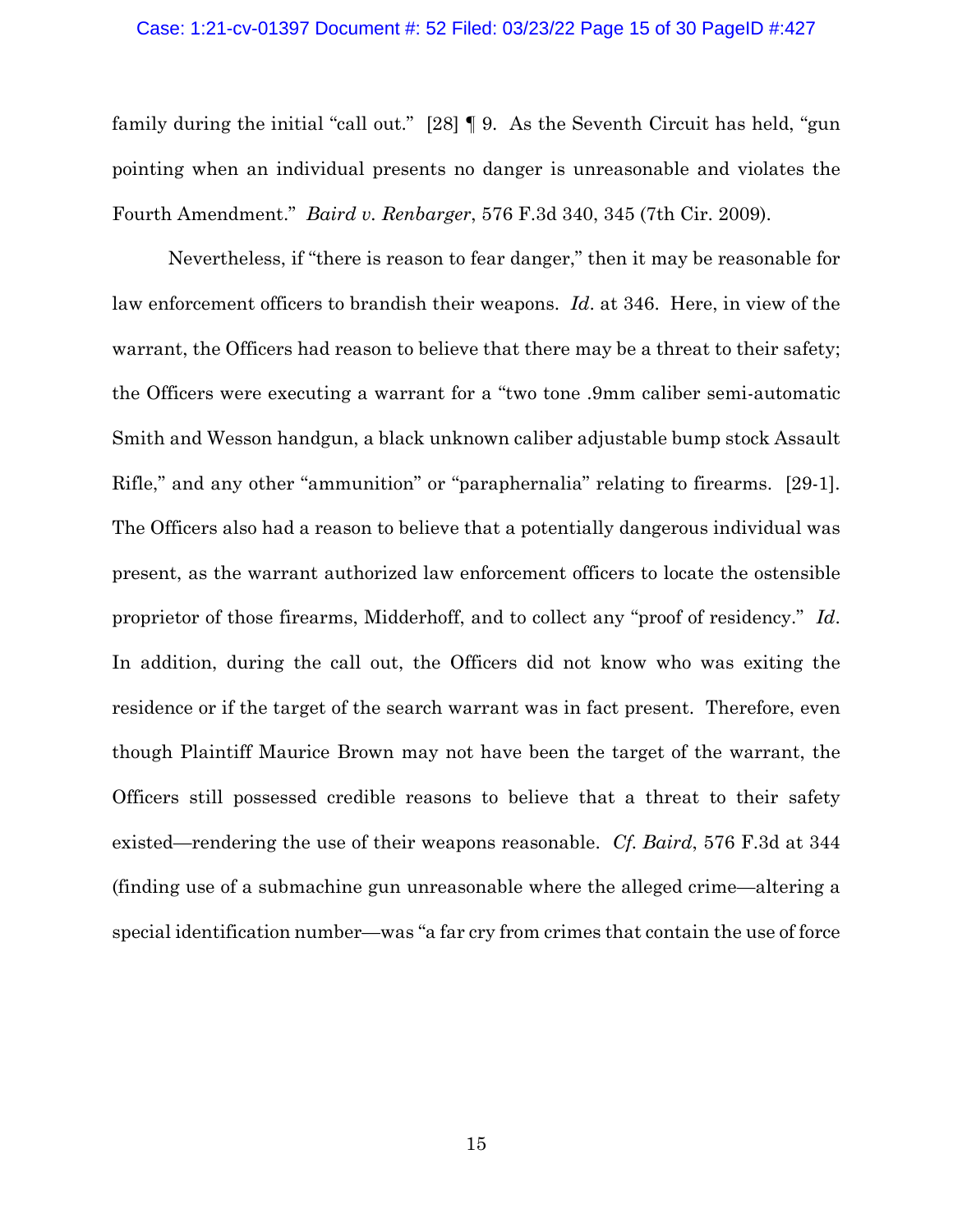# Case: 1:21-cv-01397 Document #: 52 Filed: 03/23/22 Page 16 of 30 PageID #:428

as an element, crimes involving possession of illegal weapons, or drug crimes, all of which are associated with violence").<sup>[3](#page-15-0)</sup>

Next, handcuffs. Plaintiff Maurice Brown alleges in the complaint that the Officers "unreasonably and unnecessarily handcuffed [him] in front of his young son," and that the handcuffs "were on too tight and caused him to be in pain which he communicated to Defendant Officers." [28] ¶¶ 11, 14. The Seventh Circuit's "cases indicate that an officer may not knowingly use handcuffs in a way that will inflict unnecessary pain or injury on an individual who presents little or no risk of flight or threat of injury." *Stainback v. Dixon*, 569 F.3d 767, 772 (7th Cir. 2009). Framed as a "right," a person has the "right to be free from an officer's knowing use of handcuffs in a way that would inflict unnecessary pain or injury, if that person presents little or no risk of flight or threat of injury." *Rooni v. Biser*, 742 F.3d 737, 742–43 (7th Cir. 2014); *see also Payne v. Pauley*, 337 F.3d 767, 780 (7th Cir. 2003) ("It [is] also well established that it [is] unlawful to use excessively tight handcuffs and violently yank the arms of arrestees who were not resisting arrest, did not disobey the orders of a police officer, did not pose a threat to the safety of the officer or others, and were suspected of committing only minor crimes."). *Cf. Tibbs v. City of Chicago*, 469 F.3d 661, 666 (7th Cir. 2006) (explaining that the Seventh Circuit has, "*on occasion* recognized valid excessive force claims based on overly tight handcuffs" (emphasis added) (citations omitted)). Of course, whether an officer "knows that a given action

<span id="page-15-0"></span><sup>&</sup>lt;sup>3</sup> As discussed below in connection with Plaintiff Amir Brown, it remains to be seen whether the Officers continued to point the weapons at Plaintiffs following the initial call out—Plaintiffs' complaint is equivocal on this front.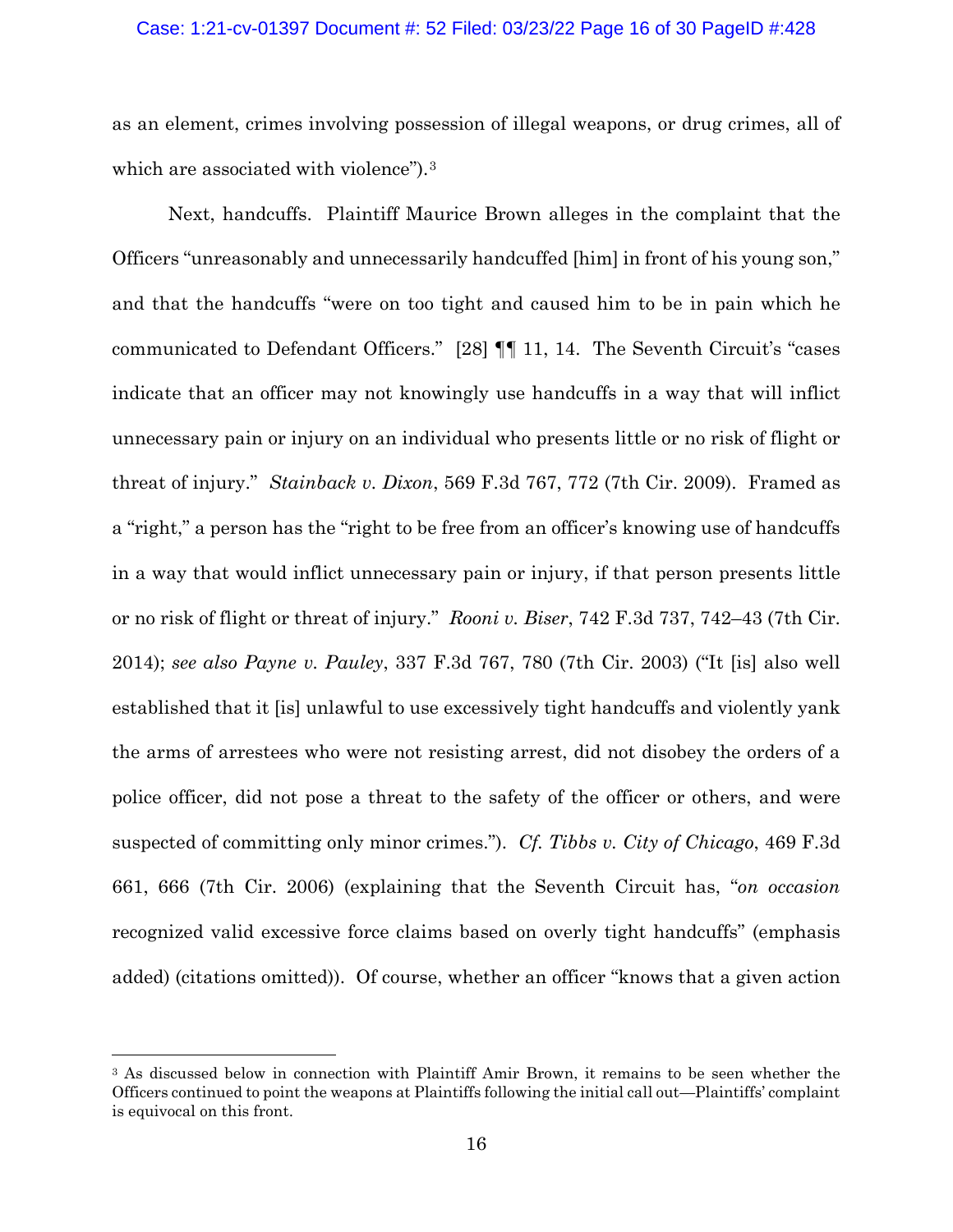#### Case: 1:21-cv-01397 Document #: 52 Filed: 03/23/22 Page 17 of 30 PageID #:429

unnecessarily will harm a particular individual will depend upon the circumstances of the arrest." *Stainback*, 569 F.3d at 772. In some cases, the fact that "an act will cause pain or injury will be clear from the nature of the act itself," while in others, "it may become clear to an arresting officer that, although a particular action would not ordinarily harm an arrestee, the action would nevertheless cause pain or injury to the particular individual being placed under arrest." *Id.* Either way, the Seventh Circuit has recognized that the "key" to whether an officer's use of handcuffs violates the Fourth Amendment is whether the officer knew the handcuffs would cause unnecessary pain or injury. *Day v. Wooten*, 947 F.3d 453, 462 (7th Cir. 2020).

The question of whether a particular use of handcuffs offends the Fourth Amendment is thus a highly fact-intensive one. Plaintiff Maurice Brown's allegations are threadbare; he alleges only that his "handcuffs were on too tight and caused him to be in pain which he communicated to Defendant Officers." [28] ¶ 14. The complaint provides no indication of whether he "communicated" that the handcuffs were causing him pain more than once; whether he detailed to law enforcement that he was in pain or experiencing numbness; or even that he suffered any redness or physical harm from the offending handcuffs. *Cf. Tibbs*, 469 F.3d at 666 (rejecting plaintiff's arguments where plaintiff suffered "discomfort and pain," "complained once about his handcuffs without elaborating on any injury, numbness, or degree of pain" and "experienced redness on his wrists for less than two days; and neither sought nor received medical care for any alleged wrist injury").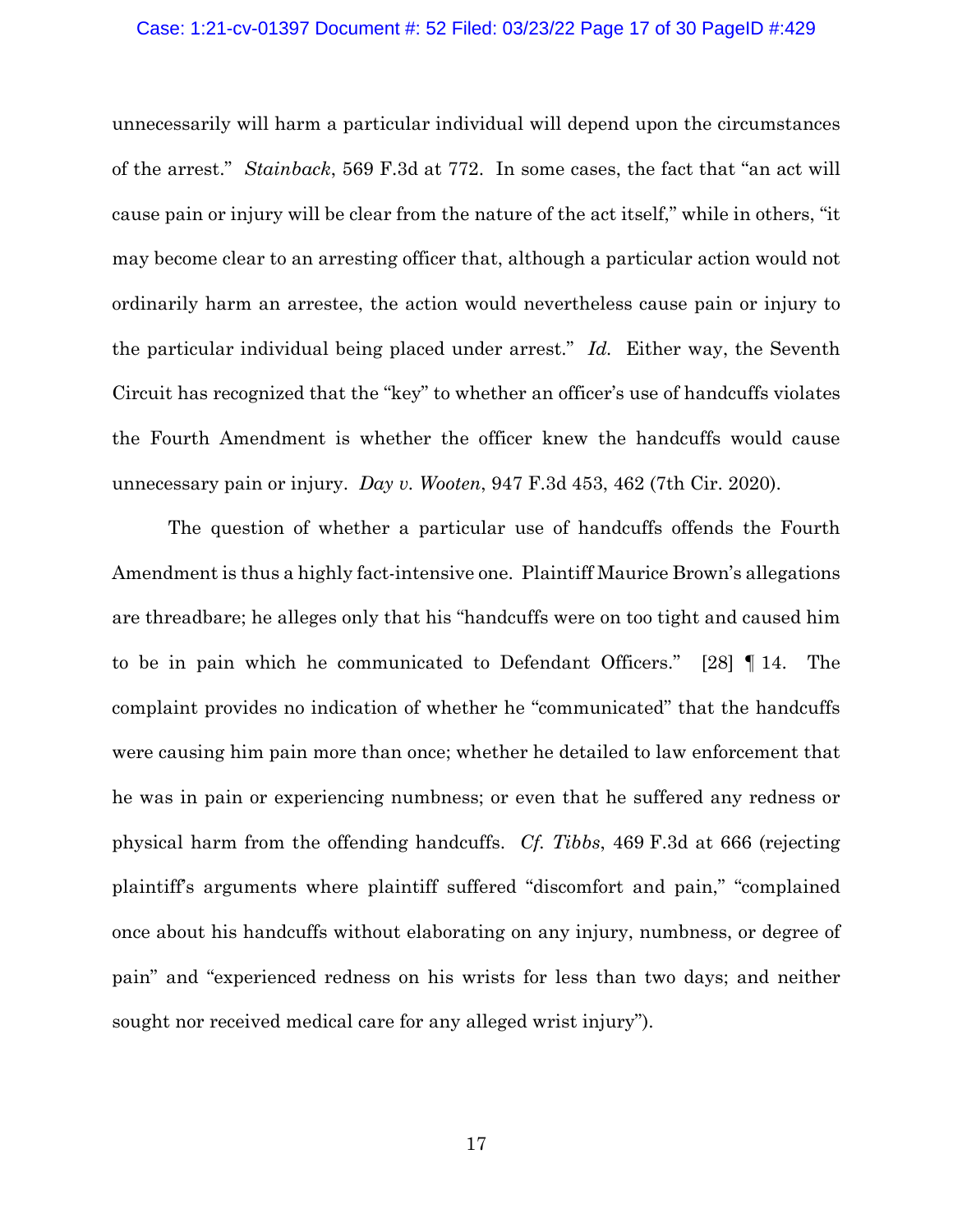# Case: 1:21-cv-01397 Document #: 52 Filed: 03/23/22 Page 18 of 30 PageID #:430

This is, however, a motion to dismiss. A complaint is "not required to allege all, or any, of the facts logically entailed by the claim," nor does it "fail to state a claim merely because it does not set forth a complete and convincing picture of the alleged wrong." *Bennett v. Schmidt*, 153 F.3d 516, 518 (7th Cir. 1998) (citation omitted). These factual issues, and thus Defendants' challenge, are more appropriately left for a motion for summary judgment, not a motion to dismiss. *See Grafton v. Fobelk*, No. 18-CV-6099, 2020 WL 7398785, at \*4 (N.D. Ill. Dec. 17, 2020) ("A determination as to whether a seizure is reasonable is a fact intensive argument, and therefore the Court finds that it is inappropriate on a motion to dismiss."); *see also Mitchell v. Archibald & Kendall, Inc.*, 573 F.2d 429, 432 (7th Cir. 1978) ("Where the pleadings raise a contested issue of material fact, a Rule 12(b)(6) motion must be denied."); *see also Liqui-Box Corp. v. Scholle IPN Corp.*, 449 F. Supp. 3d 790, 800 (N.D. Ill. 2020) (the purpose of a motion to dismiss is to test the sufficiency of the complaint, accepting all well-pleaded allegations are true, not to decide the merits or resolve factual disputes). Plaintiff Maurice Brown's allegations give fair notice of the nature of his claim.[4](#page-17-0)

## **2. Plaintiff Amir Brown**

Two-year-old Plaintiff Amir Brown's unreasonable seizure claim arises from the allegations that the Officers pointed loaded assault rifles at him, [28] ¶¶ 9, 35, forced him to remain outside in the 37-degree weather for "at least 45 minutes"

<span id="page-17-0"></span><sup>4</sup> The parties present competing factual scenarios regarding the handcuffs in view of the BWC footage. As explained above, the Court declines to extend the incorporation-by-reference doctrine and will not resolve factual disputes on a motion to dismiss. See Cushing v. City of Chicago, 3 F.3d 1156, 1163 (7th Cir. 1993) (holding that resolving issues of fact are "inappropriate for resolution in a motion to dismiss the complaint under Fed. R. Civ. P.  $12(b)(6)$ "). Nevertheless, the Court reiterates that an early summary judgment motion may be appropriate. See supra at  $11-12$  (quoting Felton, 827 F.3d at 637).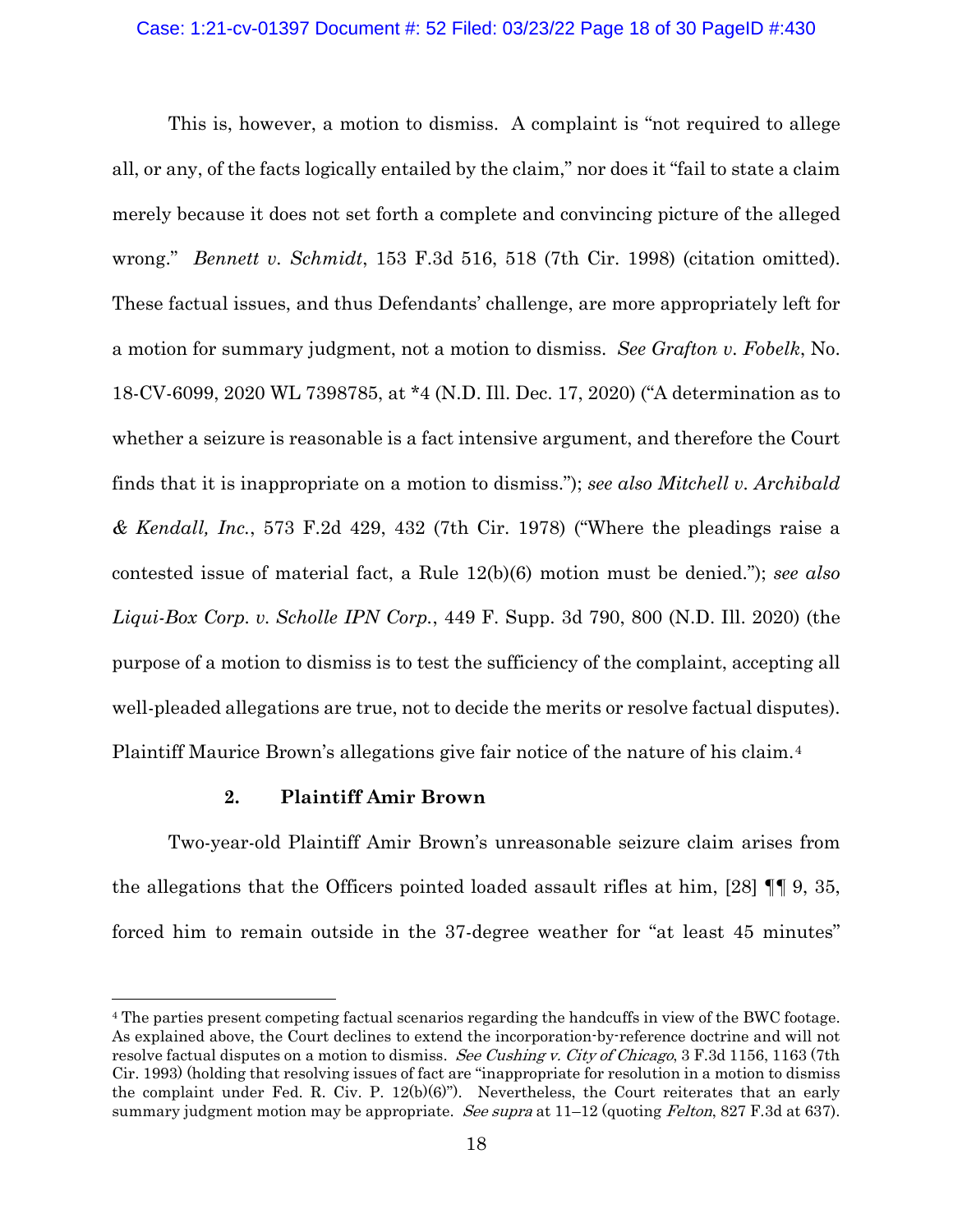#### Case: 1:21-cv-01397 Document #: 52 Filed: 03/23/22 Page 19 of 30 PageID #:431

without shoes or socks, *id.* ¶ 15, and in a soiled diaper, *id.* ¶¶ 17–19. The complaint provides that the Officers could have no plausible basis for using any force against Plaintiff Amir Brown—much less excessive force—given his youth. As the Seventh Circuit has recognized, cases finding constitutional violations "so often involve children because they are much less likely to present the police with a credible threat." *Baird*, 576 F.3d at 346.

To start, the "age of a person on the other end of the gun is a relevant factor when assessing reasonableness." *Cruz v. City of Chi.*, No. 20-CV-250, 2021 WL 2645558, at \*6 (N.D. Ill. June 28, 2021). The complaint provides that during the initial call out, the Officers held their weapons at the family as the family stepped out into the cold morning. In so doing, the Officers pointed their weapons—"loaded assault rifles"—at Plaintiff Amir Brown "and had their fingers on the triggers." [28] ¶ 9. Plaintiff Amir Brown was, at the time the incident occurred, a small toddler (albeit in the hands of an adult posing a different individual threat assessment). [35] at 11. Moreover, Plaintiff Amir Brown himself, according to the complaint, posed no threat to the Officers or to the general community. These are the "very ingredients relevant to an excessive force inquiry." *McDonald by McDonald v. Haskins*, 966 F.2d 292, 294 (7th Cir. 1992).

While these ingredients remain relevant to the excessive force inquiry, they may not be sufficient to state a constitutional violation. The complaint does not indicate whether the Officers holstered their weapons upon apprehending the subject of the warrant or otherwise securing the premises; nor does it make clear that the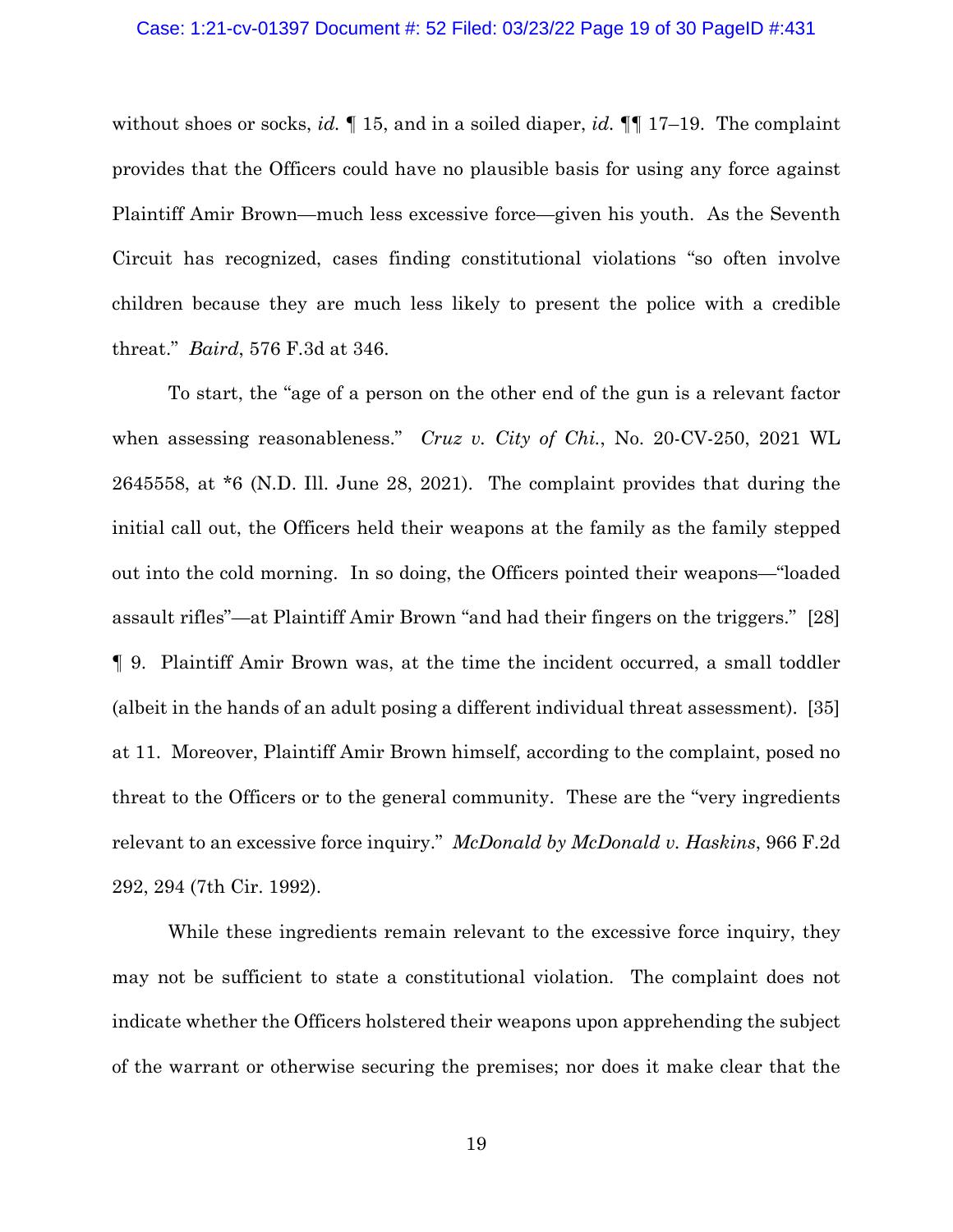## Case: 1:21-cv-01397 Document #: 52 Filed: 03/23/22 Page 20 of 30 PageID #:432

Officers kept their rifles aimed at the family for an unreasonably prolonged period of time. As explained above, the Officers had reason to fear for their safety during the initial call out and Plaintiffs have not provided any suggestion that the Officers knew that children were present.<sup>[5](#page-19-0)</sup> In view of the complaint, it is possible that the Officers held their guns at the family only until they apprehended the target of the warrant and secured the premises. It may also be the case that the Officers continued to point their guns at the family well beyond the need to do so. These factual issues are better left for another day. At the motion to dismiss posture, it suffices that the complaint when "taken as a whole"—invites the reasonable inference that the Officers continued to point their weapons at the family after apprehending Midderhoff and after realizing that the family (and children) posed no credible threat to their safety. That inference stands to be corrected through discovery. *Atkins v. City of Chicago*, 631 F.3d 828, 832 (7th Cir. 2011) (noting that "the complaint taken as a whole must establish a nonnegligible probability that the claim is valid").

Plaintiff Amir Brown also alleges that it was "unreasonable for Defendants to keep Amir Brown, a toddler, in near freezing weather, without socks or shoes, covered in poop, rain-soaked, and crying for at least 45 minutes." [35] at 11. The parties dispute the amount of time that Plaintiff Amir Brown (and other children) spent outside. Nevertheless, in view of the allegations in the complaint—including the temperature, Plaintiff Amir Brown's attire and youth, the duration of the search, and

<span id="page-19-0"></span><sup>5</sup> In fact, Plaintiffs suggest the opposite; the Officers' failure to "to make reasonable efforts to determine whether children will be present prior to executing a search warrant [or] make reasonable efforts to execute search warrants at times when it is less likely children will be present," forms an integral component of Plaintiffs' Monell claim against the City. [28] ¶ 45.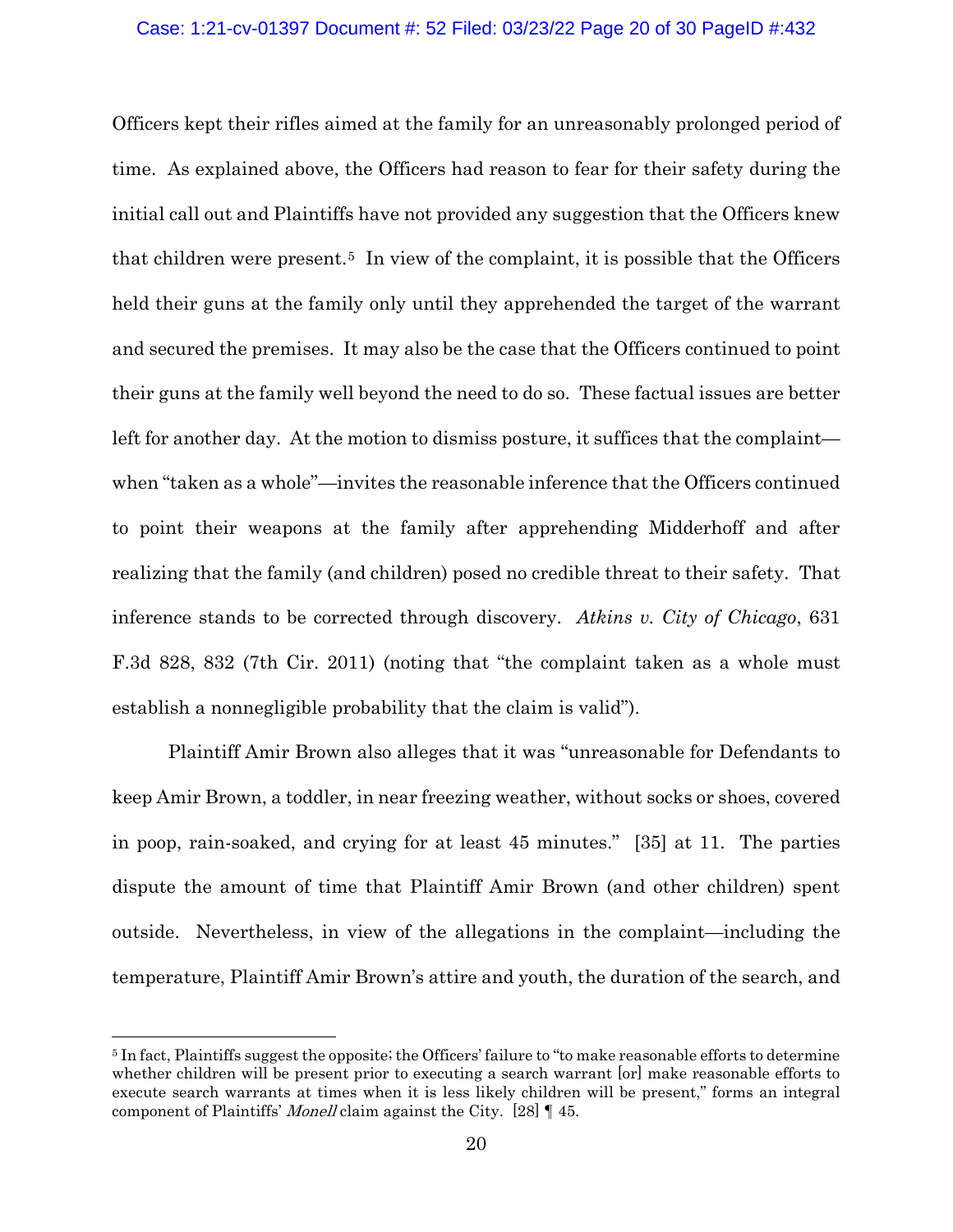#### Case: 1:21-cv-01397 Document #: 52 Filed: 03/23/22 Page 21 of 30 PageID #:433

the denials of multiple requests by family members to tend to the toddler or otherwise remove him from the scene—the Court finds that Plaintiff Amir Brown has sufficiently alleged that his detention was unreasonable under the circumstances.

### **C. Count II: Unreasonable Search**

The Fourth and Fourteenth Amendments "provide a remedy when a citizen's property is unreasonably damaged during a search." *Heft v. Moore*, 351 F.3d 278, 282 (7th Cir. 2003) ("Excessive or unnecessary destruction of property in the course of a search may violate the Fourth Amendment, even though the entry itself is lawful and the fruits of the search are not subject to suppression." (citing *United States v. Ramirez*, 523 U.S. 65, 71 (1998)). The Supreme Court has held that "it is generally left to the discretion of the executing officers to determine the details of how best to proceed with the performance of a search authorized by warrant." *Dalia v. United States*, 441 U.S. 238, 257 (1979). Yet "the manner in which a warrant is executed is subject to later judicial review as to its reasonableness." *Id*. at 258.

Plaintiffs have plausibly alleged that the Officers engaged in an unreasonably destructive search. Plaintiffs provide that during the search of the home, "Defendant Officers deployed a loud explosive device inside the home, ripping a hole in the second-floor ceiling and causing dust and debris to coat the residents' clothing and belonging[s]" which left the residence "unnecessarily damaged or otherwise trashed." [28] ¶¶ 22–23. This type of intrusive search may have been unreasonable in view of the warrant, which authorized the Officers to search for firearms, firearm paraphernalia, photographs and other documents proving residency, and in the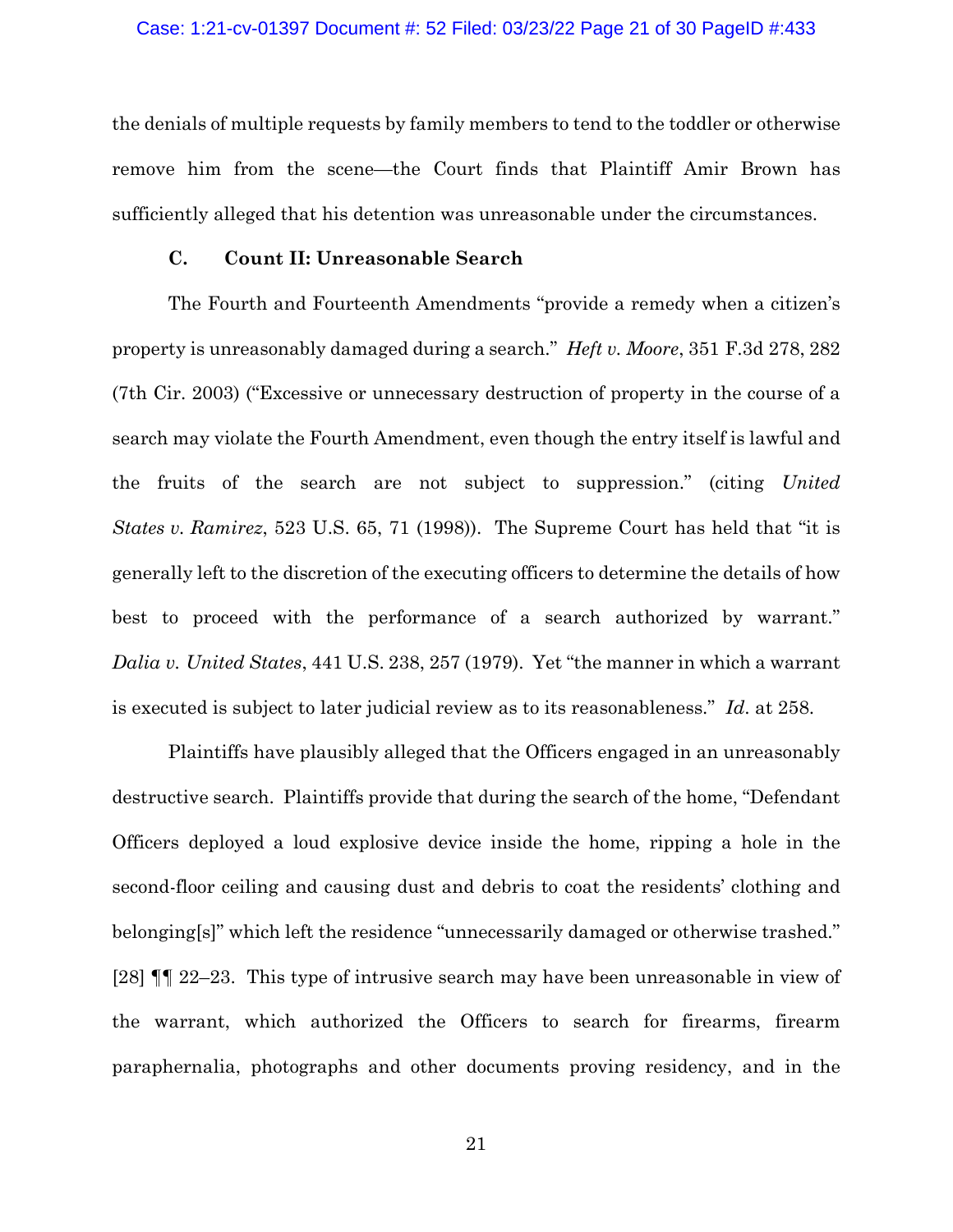#### Case: 1:21-cv-01397 Document #: 52 Filed: 03/23/22 Page 22 of 30 PageID #:434

absence of any stated exigency. *See* [29-1]. Defendants again dispute whether an explosive device was, in fact, used during the search, but this is a motion to dismiss not a trial on the papers. *See Grafton*, 2020 WL 7398785, at \*4.

### **D. Count III:** *Monell* **Liability**

Plaintiffs assert a claim against Defendant City of Chicago under *Monell v. Department of Social Services of the City of New York*, 436 U.S. 658 (1978). Municipalities do "not face *respondeat superior* liability under section 1983 for the misdeeds of employees or other agents. Only actions of the entity will suffice." *Flores v. City of South Bend*, 997 F.3d 725, 731 (7th Cir. 2021). To "prevail on a § 1983 claim against a municipality under *Monell*, a plaintiff must challenge conduct that is properly attributable to the municipality itself." *First Midwest Bank Guardian of Estate of LaPorta v. City of Chi.*, 988 F.3d 978, 986 (7th Cir. 2021) (citing *Bd. of Cnty. Comm'rs v. Brown*, 520 U.S. 397, 403–04 (1997)). Under *Monell*, municipalities are therefore only liable for constitutional violations when they are the "moving force" behind those violations. *Monell*, 436 U.S. at 694.

To establish a municipality's liability under *Monell*, a plaintiff must show that: "(1) he suffered a deprivation of a federal right; (2) as a result of either an express municipal policy, widespread custom, or deliberate act of a decision-maker with final policy-making authority for the City; which (3) was the proximate cause of his injury." *Ovadal v. City of Madison, Wis.*, 416 F.3d 531, 535 (7th Cir 2005) (quoting *Ineco v. City of Chi.*, 286 F.3d 994, 998 (7th Cir. 2002)); *see also Howell v. Wexford Health Sources, Inc.*, 987 F.3d 647, 653 (7th Cir. 2021).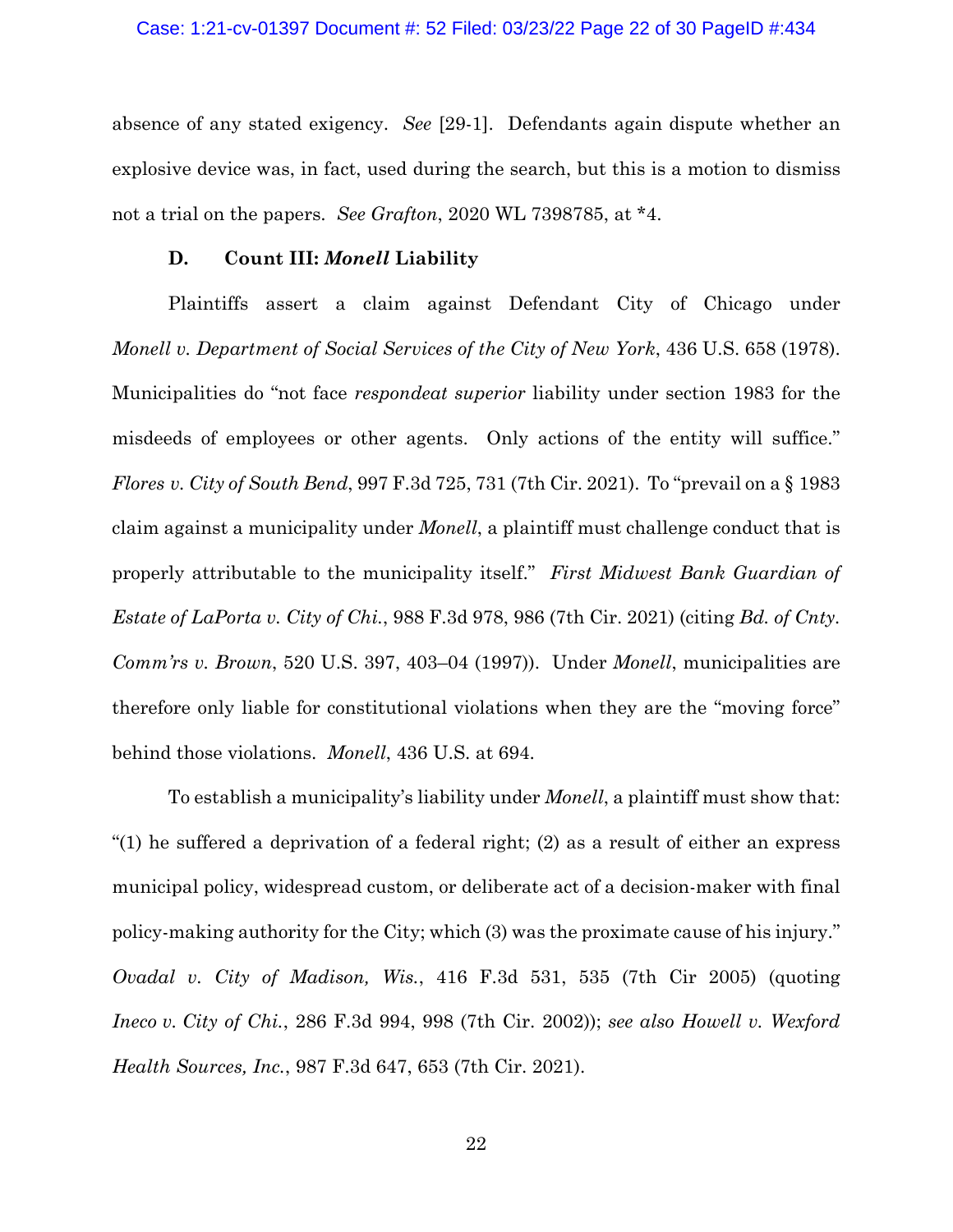#### Case: 1:21-cv-01397 Document #: 52 Filed: 03/23/22 Page 23 of 30 PageID #:435

Plaintiffs allege that the City caused their constitutional rights to be violated because of "specific, long standing, interrelated, failures of official policy, lack of official policy, *de facto* policies, widespread practices and/or customs of the Chicago Police Department" concerning children. [28] [44. Specifically, Plaintiffs allege that the Chicago Police Department: (1) engaged in "a pattern and practice of using excessive force against children"; (2) declined "to investigate and discipline incidents of officer excessive force against children"; and (3) failed to develop an "official policy and training to avoid unnecessary or excessive use of force against and in the presence of children." *Id*. According to Plaintiffs, "Defendant Officers' conduct towards and in the presence of Plaintiff Amir Brown was undertaken as a direct consequence of Defendant City of Chicago's long-standing failure to have any affirmative, official policies and/or training explicitly requiring officers to avoid using unnecessary or excessive force against children." *Id*. ¶ 46.

The Court reads the complaint as "referring to a set of interrelated, mutually reinforcing customs or practices, all of which contribute to the civil rights violations alleged" by plaintiff. *Spearman v. Elizondo*, 230 F. Supp. 3d 888, 893 (N.D. Ill. 2016). While the crux of Plaintiffs' complaint appears to be that the Chicago Police Department promulgated deficient policies and procedures relating to excessive force used against and in the presence of children, Plaintiff also alleges that the Chicago Police Department maintains "a widespread 'code of silence' wherein police officers will not report misconduct committed by fellow officers." [28]  $\P\P$  49–53. Plaintiffs allege that City's "policy-makers are aware of, and condone and facilitate by their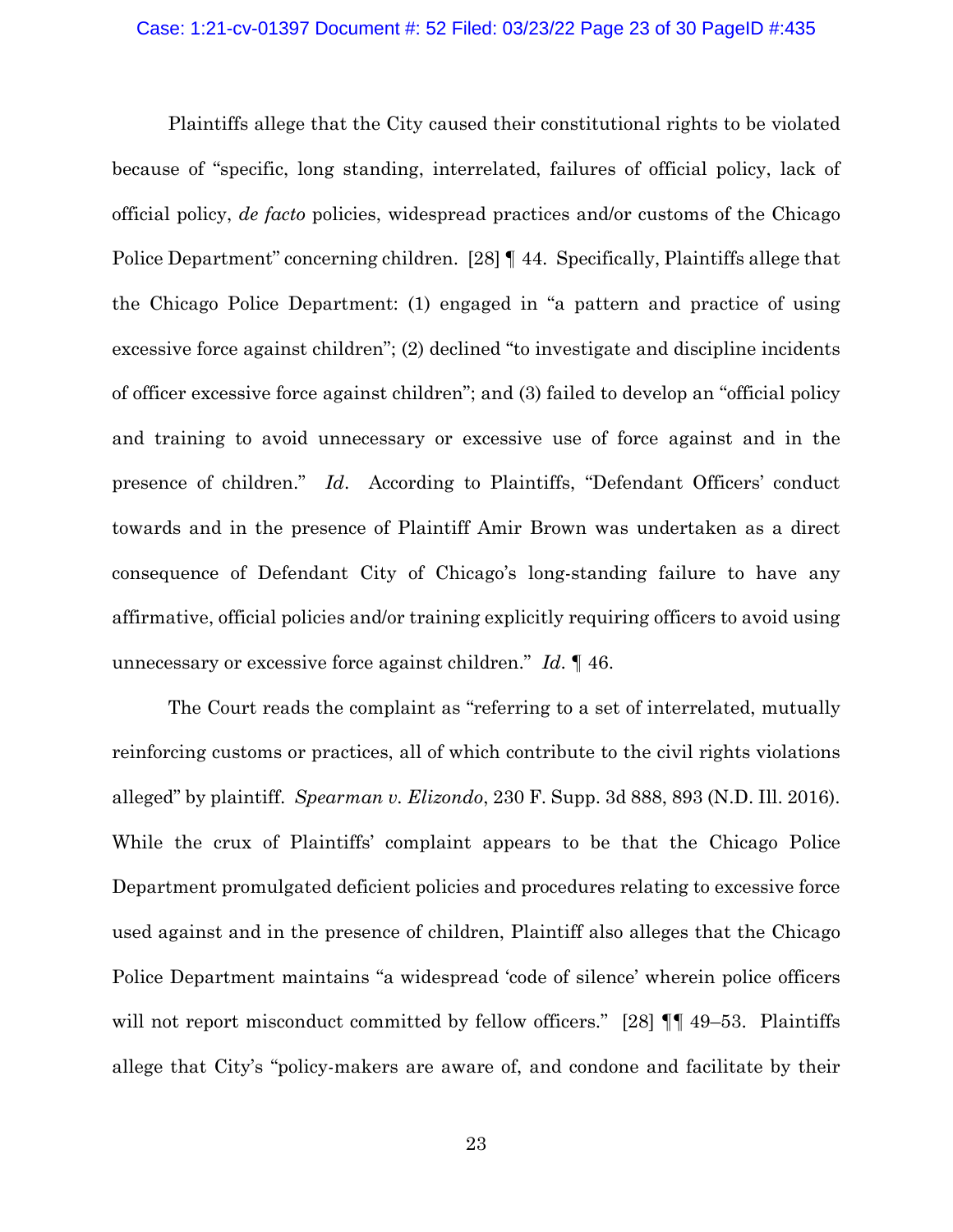#### Case: 1:21-cv-01397 Document #: 52 Filed: 03/23/22 Page 24 of 30 PageID #:436

inaction, [the] 'code of silence' in the Chicago Police Department." [36] at 3 (citing *id*. ¶¶ 50–51). Specifically, Plaintiffs point to statements by former Mayor Rahm Emanuel and Mayor Lori Lightfoot, and invoke former Police Superintendent Eddie Johnson, who all either publicly acknowledged the asserted "code of silence" or otherwise "directly encouraged, allowed, acquiesced in, and/or turned a blind eye to the very type of misconduct" complained of. [28]  $\P\P$  51–52; 65. In this way, Plaintiffs' complaint asserts both an official policy (or lack thereof) and widespread custom that were allegedly so persistent and widespread that policymakers knew, and should have known, about the behavior. *Latuszkin v. City of Chicago*, 250 F.3d 502, 505 (7th Cir. 2001) (requiring plaintiff to allege fact tending to show "that City policymakers were aware of the behavior of the officers, or that the activity was so persistent and widespread that City policymakers should have known about the behavior").

In support, Plaintiffs rely on a report from the United States Department of Justice in 2017 (the "DOJ Report"), two years before the incidents forming the basis of the complaint. [28] ¶¶ 7, 56–57. The DOJ Report found that during the relevant timeframe, among other things, the Chicago Police Department maintained a pattern and practice of using excessive and "less-lethal force" against children and further that the Chicago Police Department's oversight of police misconduct contributed to a larger pattern and practice of unconstitutional conduct. The DOJ Report provides examples of law enforcement officers' use of physical force, tasers, canines, and handcuffs against children and young adults. Relevant here, the DOJ Report also describes officers brandishing weapons against children who posed no threat to law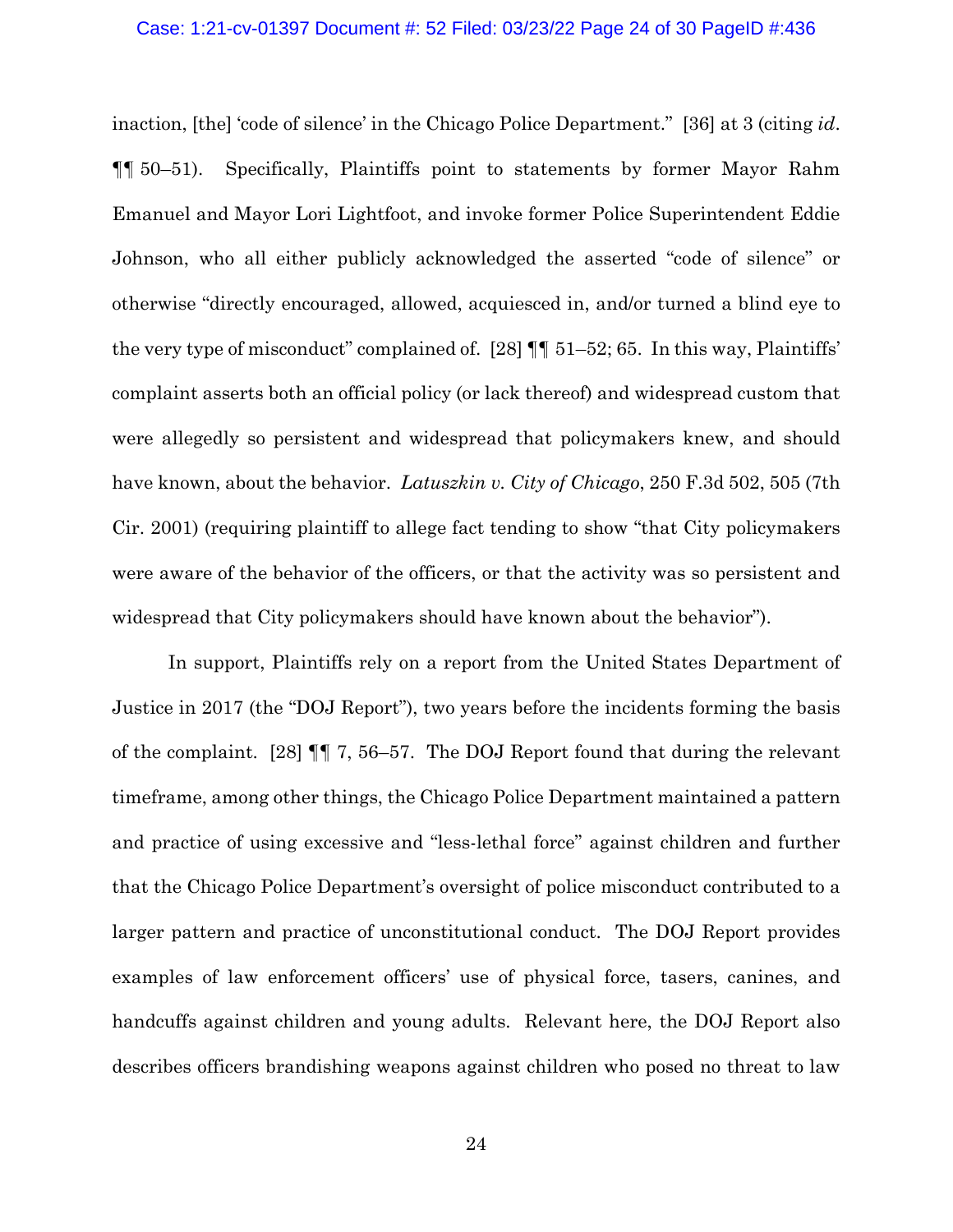#### Case: 1:21-cv-01397 Document #: 52 Filed: 03/23/22 Page 25 of 30 PageID #:437

enforcement and posits that the City was deficient in implementing and enforcing investigations of officer misconduct. Plaintiffs also point to an April 2016 Police Accountability Task Force Executive Summary (the "PATF Report"), which recognized existing tension between law enforcement and children—particularly children of color. *See* [28] ¶¶ 58–59 ("The report noted that 'Children in some areas of the City are not only being raised in high-crime environments, but they are also being mistreated by those who have sworn to protect and serve them.").

The City argues that while the "DOJ Report and PATF Report were critical of many aspects of CPD, neither has anything to do with what the City's alleged customs were in 2019 with respect to children and search warrants." [21] at 7. While the Court agrees that none of the examples provided in the DOJ Report map neatly onto Plaintiffs' experience on the morning of March 15th, the complaints reference to the DOJ Report nevertheless increases the plausibility that: (1) the City's officers use excessive force against children (including by way of brandishing weapons in the presence of children); (2) the City's officers and agents have failed to investigate and discipline incidents of officer excessive force against children; and, (3) the City failed to develop trainings and policies designed to discourage the use of unreasonable use of force against children. *See Archie et al. v. City of Chicago*, 19 CV 4838, 2020 WL 5751185, at \*3 (N.D. Ill. Sept. 25, 2020) (finding the DOJ Report to support plaintiffs' allegations of excessive force against children, the police accountability entities' failure to deter officers from using such force, and the City's failure to adopt training and/or policies discouraging excessive use of force against children). This is not a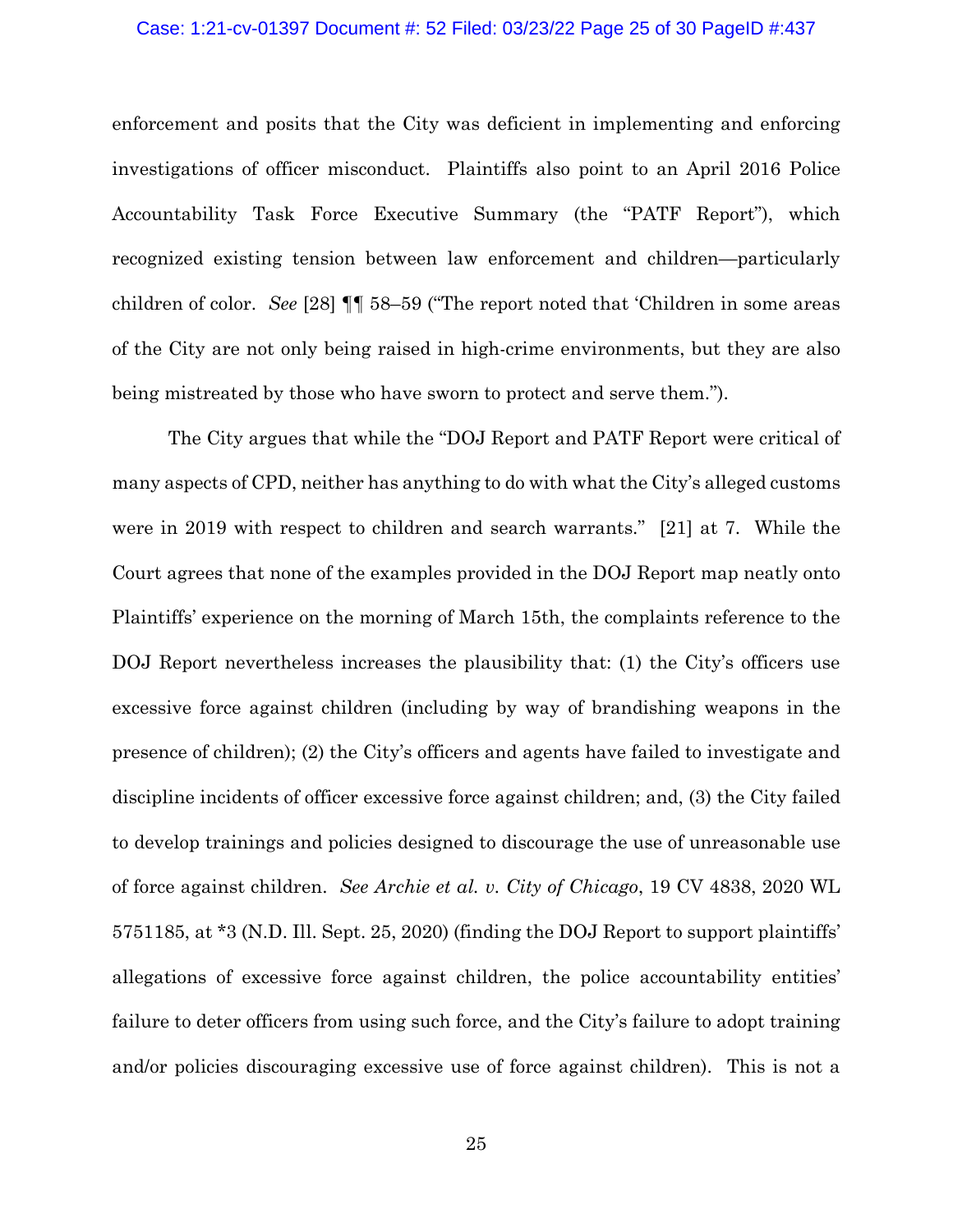#### Case: 1:21-cv-01397 Document #: 52 Filed: 03/23/22 Page 26 of 30 PageID #:438

situation in which a plaintiff's general conclusions regarding a municipality's "'broken' accountability systems" are "nebulously linked" to the claims asserted. *Cf. Carmona v. City of Chi.*, No. 15-CV-00462, 2018 WL 1468995, at \*4 (N.D. Ill. Mar. 26, 2018) ("The DOJ Report certainly identifies serious shortcomings in the [Chicago Police Department's] supervisory systems, but the Court cannot countenance it as a master key to unlock discovery's door for any *Monell* claim against the City, no matter how scantily the plaintiff connects his claim to the report's findings."). In *Carmona*, relied upon by the City, the plaintiff not only failed to delineate the asserted constitutional violation subject to the *Monell* claim, *id*. at \*3 (describing an "amorphous custom" and "deliberate indifference to a litany of constitutional rights"), but also failed to establish that the alleged custom extended beyond "*his* constitutional deprivation," *id.* (declining to credit plaintiff's stand-alone references "to three other individuals" where plaintiff did "not allege, even in conclusory form, that those individuals' constitutional injuries were the result of the widespread custom").

Here, Plaintiffs point to four specific examples that Plaintiffs allege "put the City of Chicago on notice regarding failed policies, practices and customs." [36] at 5– 6; [28] at ¶ 63. Plaintiffs tie the proffered examples to their asserted constitutional violations and to the alleged offending policies and customs. *See* [28] ¶ 63 (outlining examples of law enforcement's use of excessive force against children during the execution of search warrants). At the pleading stage, "plaintiffs 'need only plead that the alleged incident is one of many occurring in Chicago and that a widespread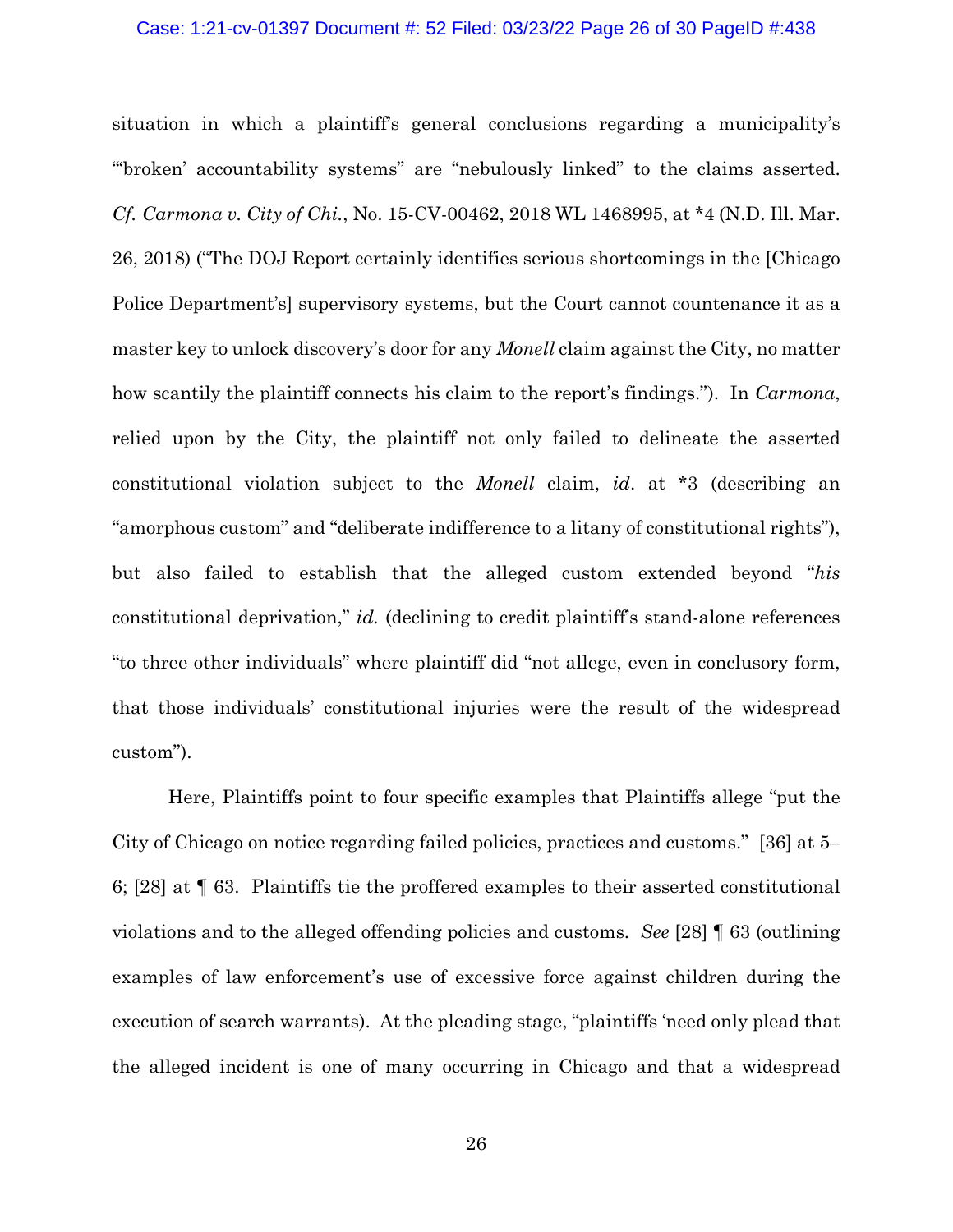#### Case: 1:21-cv-01397 Document #: 52 Filed: 03/23/22 Page 27 of 30 PageID #:439

practice gave rise to those incidents.'" *Stokes v. Ewing*, No. 16 C 10621, 2017 WL 2224882, at \*4 (N.D. Ill. May 22, 2017) (quoting *Kerlin v. Chi. Bd. of Elections*, No. 16-CV-7424, 2017 WL 1208520, at \*7 (N.D. Ill. Apr. 3, 2017)). Plaintiffs have done so here. *See also White v. City of Chi.*, 829 F.3d 837, 844 (7th Cir. 2016) (noting that plaintiff was not required to "identify every other or even one other individual who has been arrested pursuant to a warrant obtained through the complained-of process" to create an inference of a widespread practice). *But see Rikas v. Babusch*, No. 13 CV 2069, 2014 WL 960788, at \*3 (N.D. Ill. Mar. 12, 2014) (noting that prior lawsuits, which were "ultimately settled . . . [with] no finding of liability," did not "evidence a widespread municipal practice" under *Monell*).

In sum, in an exercise of "judicial experience and common sense," the Court finds that the allegations in the complaint provide enough "factual content to allow the court" to infer a widespread custom and official policy (or lack thereof). *Iqbal*, 556 U.S. at 679. At this early stage, it is "reasonable to infer from the DOJ [R]eport's findings—and from plaintiffs' allegations—that Chicago police officers have a widespread practice of using excessive force against children in all sorts of contexts, including when officers execute residential search warrants." *Archie*, 2020 WL 5751185, at \*3. And, it is also "reasonable to infer that plaintiffs were victims of this practice." *Id*.

For the foregoing reasons, the Court denies the City's motion to dismiss Plaintiffs' *Monell* claim.

27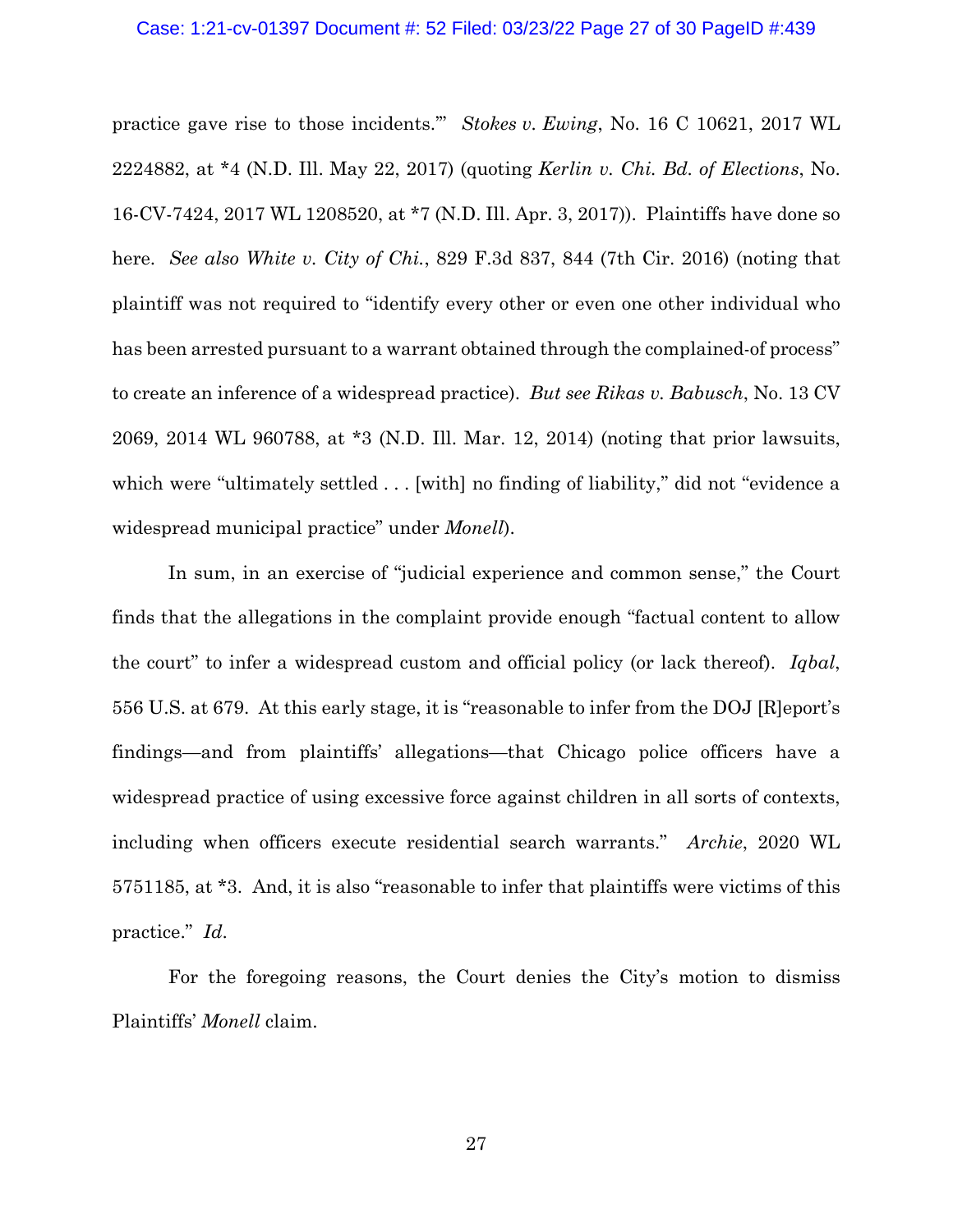# **E. Qualified Immunity**

Finally, the Officers argue that they are entitled to qualified immunity on Plaintiffs' unreasonable search and seizure claims (Count I & Count II). [29] at 10, 13; [38] at 10–12, 14. Qualified immunity protects government officials from civil liability when performing discretionary functions as long as "their conduct does not violate clearly established statutory or constitutional rights of which a reasonable person would have known." *Harlow v. Fitzgerald*, 457 U.S. 800, 818 (1982). When evaluating whether qualified immunity applies, the Court must ask "two questions: (1) whether the facts, taken in the light most favorable to the plaintiff, make out a violation of a constitutional right, and (2) whether that constitutional right was clearly established at the time of the alleged violation." *Alvarado v. Litscher*, 267 F.3d 648, 652 (7th Cir. 2001). For the law to be "clearly established, the 'existing precedent must have placed the statutory or constitutional question beyond debate.'" *Price v. McCoy*, No. 19-CV-02560, 2021 WL 5179918, at \*8 (N.D. Ill. Nov. 8, 2021) (quoting *Aschroft v. al-Kidd*, 563 U.S. 731, 741 (2011)). This inquiry is an objective one; it does not consider officials' subjective motivations and gives them the benefit of the doubt. *Elliott v. Thomas*, 937 F.2d 338, 341 (7th Cir. 1991).

Because "qualified immunity is designed to protect defendants from the burden of suit, as well as the burden of liability, it is a question that should be resolved as promptly as possible." *Harrell v. Cook*, 169 F.3d 428, 431 (7th Cir. 1999). At the same time, "dismissing a § 1983 suit at [the motion to dismiss] stage on qualified immunity grounds is a 'delicate matter'" because the federal rules do not "require a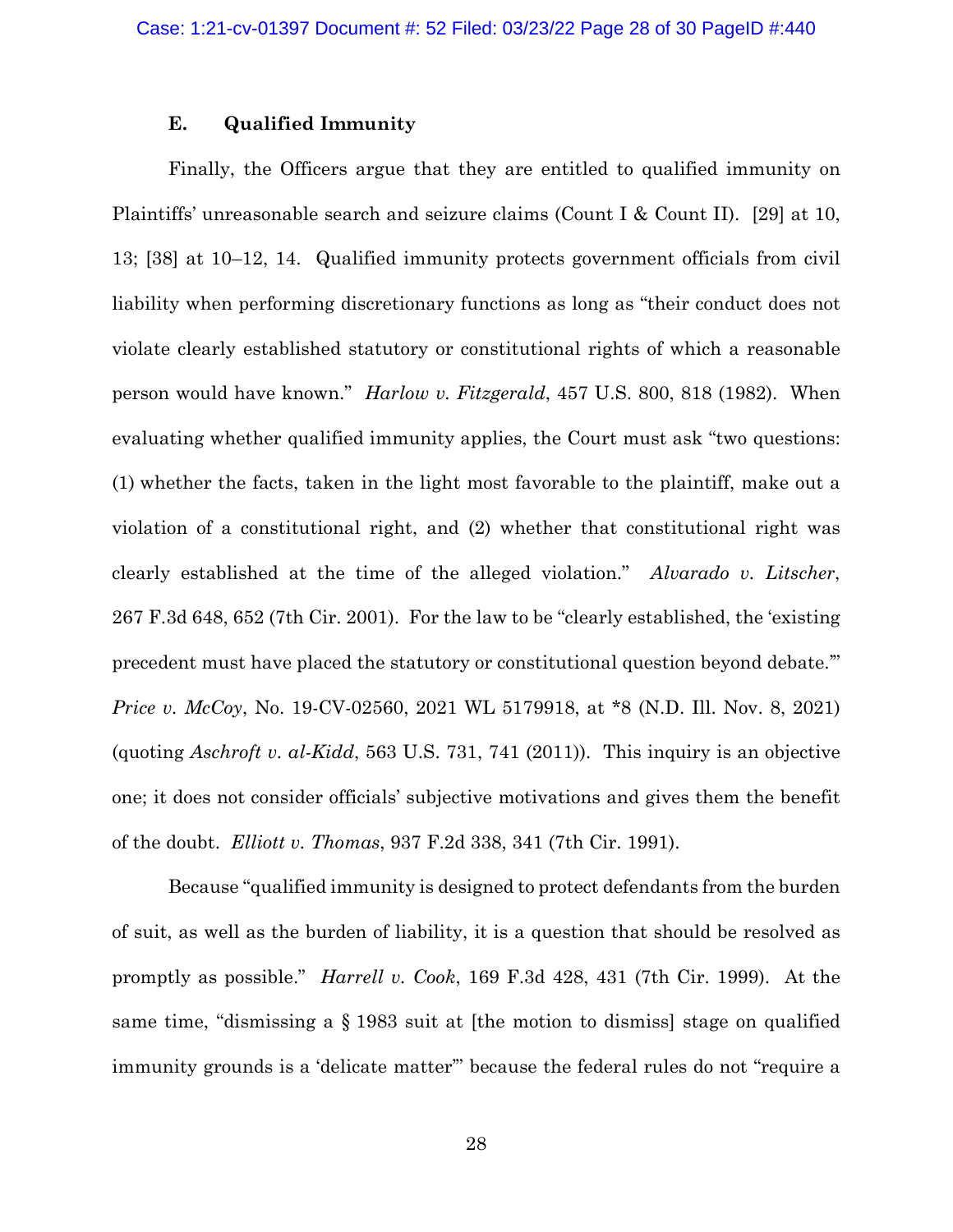#### Case: 1:21-cv-01397 Document #: 52 Filed: 03/23/22 Page 29 of 30 PageID #:441

plaintiff to anticipate a qualified immunity defense and allege every fact needed to defeat it in the complaint." *Rusinowski v. Vill. of Hillside*, 835 F. Supp. 2d 641, 650 (N.D. Ill. 2011) (quoting *Jacobs v. City of Chicago*, 215 F.3d 758, 765 n.3 (7th Cir. 2000)). While dismissal may be appropriate where "the plaintiff asserts the violation of a broad constitutional right that had not been articulated at the time the violation is alleged to have occurred," it may not be where "the existence of qualified immunity . . . depend[s] on the particular facts of a given case." *Jacobs*, 215 F.3d at 756 n.3; *see also Alvarado*, 267 F.3d at 651 ("[A] complaint is generally not dismissed under Rule  $12(b)(6)$  on qualified immunity grounds ... [b] ecause an immunity defense usually depends on the facts of the case)).

The Court cannot decide the applicability of qualified immunity in view of all of the factual issues that remain in this case. *See Atkins v. Hasan*, 2015 WL 3862724, at \*7 (N.D. Ill. June 22, 2015) ("Too little is known about the circumstances in this case to determine if, by pointing their weapons at the plaintiffs, the officers violated plaintiffs' clearly established rights."); *Tate*, 2020 WL 6715660, at \*5 ("Discovery is necessary to fill in the gaps [and] determine both whether any individual officer pointed their gun at [plaintiff], and if so, whether that action was sufficiently unreasonable to deny qualified immunity."). The Court reserves this issue for another day.